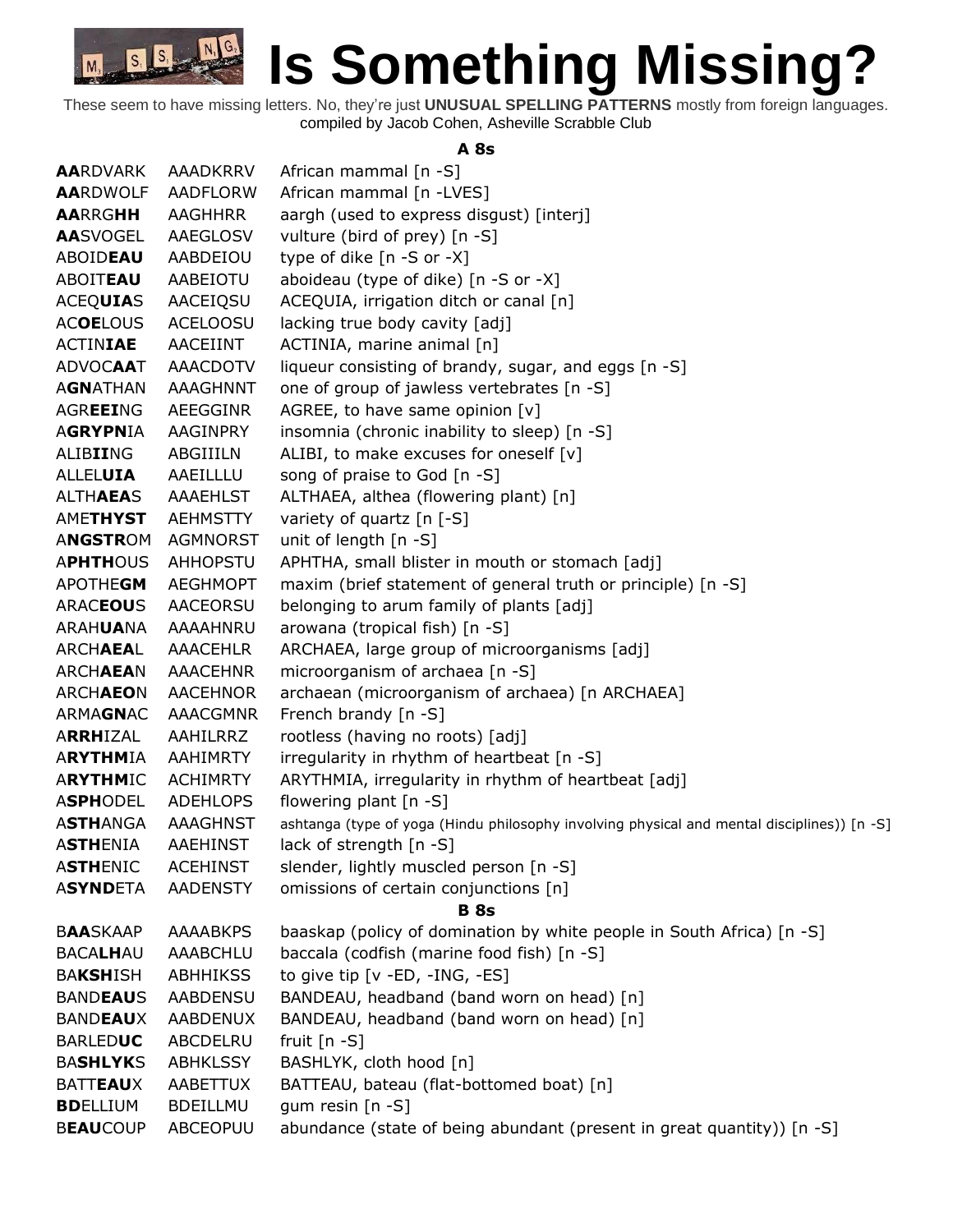| <b>BEDOUINS</b> | <b>BDEINOSU</b> | BEDOUIN, nomadic Arab [n]                                                                   |
|-----------------|-----------------|---------------------------------------------------------------------------------------------|
| <b>BERIMBAU</b> | ABBEIMRU        | Brazilian musical instrument [n -S]                                                         |
| <b>BHEESTIE</b> | <b>BEEEHIST</b> | bheesty (water carrier) [n -S]                                                              |
| <b>BHELPURI</b> | <b>BEHILPRU</b> | dish of rice, spices, and chutney [n -S]                                                    |
| <b>BIBIMBAP</b> | ABBBIIMP        | Korean rice dish [n -S]                                                                     |
| <b>BIOASSAY</b> | AABIOSSY        | to test substance (as drug) in order to determine its strength [v -ED, ING, -S]             |
| <b>BIOETHIC</b> | <b>BCEHIIOT</b> | pertaining to ethical questions arising from advances in biology [adj]                      |
| <b>BIVOUACS</b> | <b>ABCIOSUV</b> | BIVOUAC, to make camp [v]                                                                   |
| <b>BOEHMITE</b> | <b>BEEHIMOT</b> | mineral $[n - S]$                                                                           |
| <b>BOMBYCID</b> | <b>BBCDIMOY</b> | moth (winged insect) [n -S]                                                                 |
| <b>BOMBYXES</b> | <b>BBEMOSXY</b> | BOMBYX, silkworm (caterpillar that spins cocoon of silk fibers) [n]                         |
| <b>BONHOMIE</b> | <b>BEHIMNOO</b> | friendliness [n -S]                                                                         |
| <b>BOOHOOED</b> | BDEHOOOO        | BOOHOO, to weep noisily [v]                                                                 |
| <b>BORDEAUX</b> | ABDEORUX        | red or white wine [n -X]                                                                    |
| <b>BORSCHTS</b> | <b>BCHORSST</b> | BORSCHT, beet soup [n]                                                                      |
| <b>BOSCHBOK</b> | <b>BBCHKOOS</b> | bushbuck (small antelope (ruminant mammal)) [n -S]                                          |
| <b>BOSHVARK</b> | <b>ABHKORSV</b> | wild hog [n -S]                                                                             |
| <b>BOUILLON</b> | <b>BILLNOOU</b> | clear broth [n -S]                                                                          |
| <b>BOYCHICK</b> | <b>BCCHIKOY</b> | boychik (young man) [n -S]                                                                  |
| <b>BRITZSKA</b> | <b>ABIKRSTZ</b> | britska (open carriage) [n -S]                                                              |
| <b>BUDDLEIA</b> | ABDDEILU        | tropical shrub [n -S]                                                                       |
| <b>BUSCHBOK</b> | <b>BBCHKOSU</b> | small antelope [n -S]                                                                       |
| <b>BUSHVELD</b> | <b>BDEHLSUV</b> | veld (grassland of southern Africa) with shrubby vegetation [n -S]                          |
| <b>BUTYRYLS</b> | <b>BLRSTUYY</b> | BUTYRYL, radical of butyric acid [n]                                                        |
|                 |                 | C <sub>8s</sub>                                                                             |
| CACOMIXL        | <b>ACCILMOX</b> | raccoon-like mammal [n -S]                                                                  |
| <b>CAESIOUS</b> | ACEIOSSU        | bluish green [adj]                                                                          |
| <b>CAESIOUS</b> | ACEIOSSU        | bluish green [adj]                                                                          |
| <b>CAESIOUS</b> | ACEIOSSU        | bluish green [adj]                                                                          |
| <b>CAESURAE</b> | <b>AACEERSU</b> | CAESURA, pause in line of verse [n]                                                         |
| <b>CAMEOING</b> | <b>ACEGIMNO</b> | CAMEO, to portray in sharp, delicate relief [v]                                             |
| <b>CAMPAGNA</b> | <b>AAACGMNP</b> | flat, open plain [n -NE]                                                                    |
| <b>CANOEING</b> | <b>ACEGINNO</b> | action or sport of paddling canoe [n -S] / CANOE, to paddle canoe (light, slender boat) [v] |
| <b>CANOEIST</b> | <b>ACEINOST</b> | one who canoes [n -S]                                                                       |
| <b>CAPOEIRA</b> | AACEIOPR        | Brazilian dance [n -S]                                                                      |
| CARDIOID        | ACDDIIOR        | heart-shaped curve [n -S]                                                                   |
| <b>CATNAPER</b> | <b>AACENPRT</b> | one that steals cats [n -S]                                                                 |
| <b>CEORLISH</b> | <b>CEHILORS</b> | CEORL, freeman of low birth [adj]                                                           |
| <b>CERNUOUS</b> | <b>CENORSUU</b> | drooping or nodding [adj]                                                                   |
| <b>CHACONNE</b> | <b>ACCEHNNO</b> | ancient dance [n -S]                                                                        |
| <b>CHAPEAUS</b> | AACEHPSU        | CHAPEAU, hat [n]                                                                            |
| <b>CHAPEAUX</b> | <b>AACEHPUX</b> | CHAPEAU, hat [n]                                                                            |
| <b>CHATCHKA</b> | <b>AACCHHKT</b> | knickknack [n -S]                                                                           |
| <b>CHATCHKE</b> | <b>ACCEHHKT</b> | chatchka (knickknack) [n -S]                                                                |
| <b>CHATEAUS</b> | AACEHSTU        | CHATEAU, large country house [n]                                                            |
| <b>CHATEAUX</b> | AACEHTUX        | CHATEAU, large country house [n]                                                            |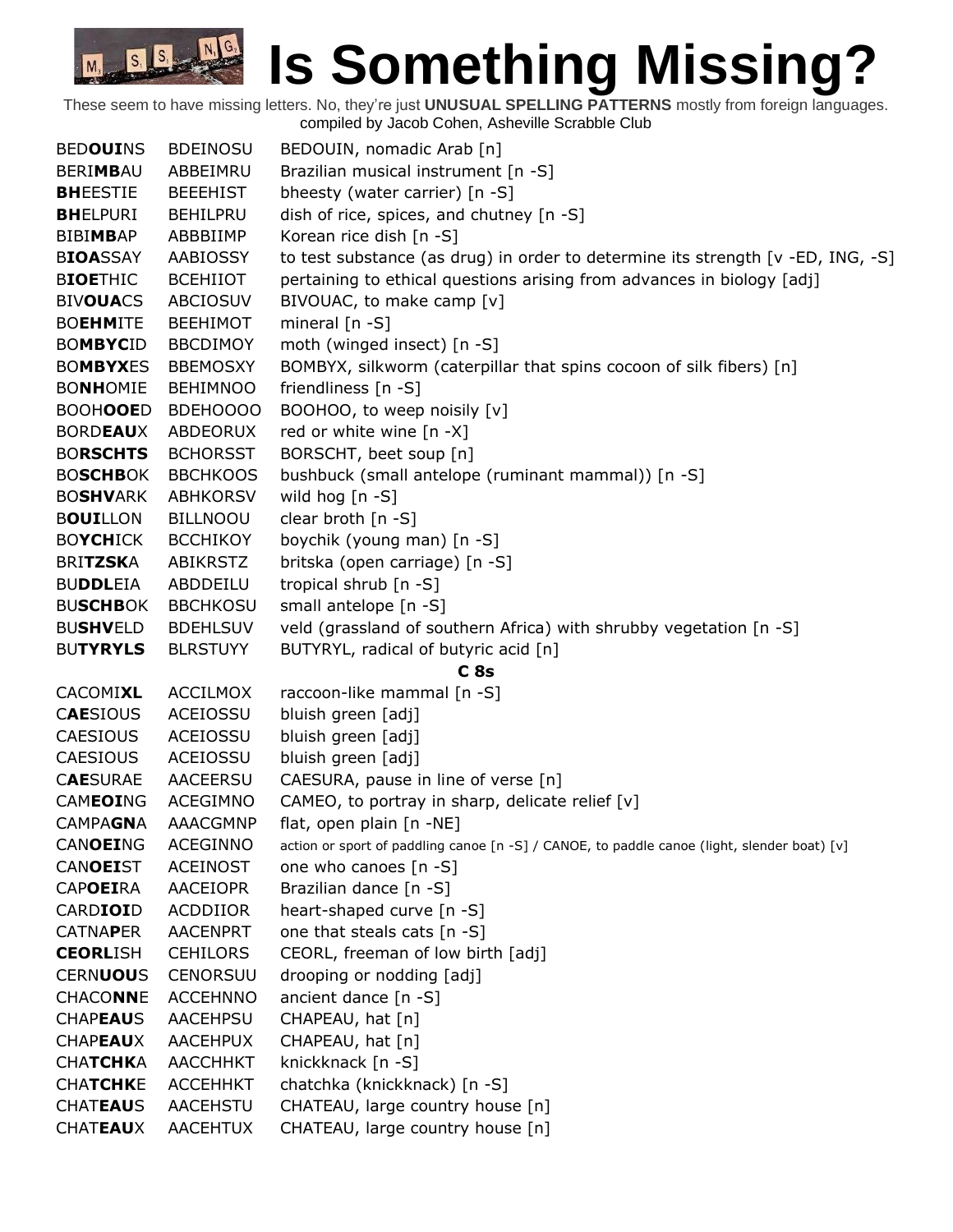| <b>CHHERTUM</b> | <b>CEHHMRTU</b> | CHETRUM, monetary unit of Bhutan [n]                                                                |
|-----------------|-----------------|-----------------------------------------------------------------------------------------------------|
| <b>CHIAUSES</b> | <b>ACEHISSU</b> | CHIAUS, Turkish messenger [n]                                                                       |
| <b>CHOREOID</b> | <b>CDEHIOOR</b> | resembling chorea (nervous disorder) [adj]                                                          |
| CHORIOID        | <b>CDHIIOOR</b> | choroid (membrane of eye) [n -S]                                                                    |
| <b>CHTHONIC</b> | <b>CCHHINOT</b> | pertaining to gods of underworld [adj]                                                              |
| <b>CHTHONIC</b> | <b>CCHHINOT</b> | pertaining to gods of underworld [adj]                                                              |
| <b>CHUTZPAH</b> | <b>ACHHPTUZ</b> | extreme self-confidence [n -S]                                                                      |
| <b>CHYMISTS</b> | <b>CHIMSSTY</b> | CHYMIST, chemist (one versed in chemistry) [n]                                                      |
| <b>CHYTRIDS</b> | <b>CDHIRSTY</b> | CHYTRID, aquatic or soil fungus [n]                                                                 |
| <b>CINQUAIN</b> | ACIINNQU        | stanza of five lines [n -S]                                                                         |
| <b>CITREOUS</b> | <b>CEIORSTU</b> | having lemonlike color [adj]                                                                        |
| <b>CLAQUEUR</b> | ACELQRUU        | member of claque [n -S]                                                                             |
| <b>CLIQUIER</b> | CEIILQRU        | CLIQUEY, inclined to form cliques [adj] / CLIQUY, cliquey (inclined to form cliques) [adj]          |
| <b>CLUPEOID</b> | CDEILOPU        | clupeid (fish of herring family) [n -S]                                                             |
| <b>CLYSTERS</b> | <b>CELRSSTY</b> | CLYSTER, enema (liquid injected into rectum) [n]                                                    |
| <b>COCHLEAE</b> | ACCEEHLO        | COCHLEA, part of ear [n]                                                                            |
| <b>COENURUS</b> | <b>CENORSUU</b> | tapeworm larva [n -RI]                                                                              |
| <b>COLUMNAL</b> | <b>ACLLMNOU</b> | COLUMN, vertical cylindrical support [adj]                                                          |
| <b>COLUMNAR</b> | <b>ACLMNORU</b> | COLUMN, vertical cylindrical support [adj]                                                          |
| <b>COLUMNEA</b> | <b>ACELMNOU</b> | bushy tropical plant [n -S]                                                                         |
| <b>COMSYMPS</b> | <b>CMMOPSSY</b> | COMSYMP, offensive word [n]                                                                         |
| <b>CONCOURS</b> | <b>CCNOORSU</b> | public competition [n CONCOURS]                                                                     |
| <b>CONEPATL</b> | <b>ACELNOPT</b> | conepate (skunk) [n -S]                                                                             |
| CONQUIAN        | ACINNOQU        | card game [n -S]                                                                                    |
| <b>COOEEING</b> | <b>CEEGINOO</b> | COOEE, to cry out shrilly [v]                                                                       |
| <b>COOEYING</b> | <b>CEGINOOY</b> | COOEY, to cooee (to cry out shrilly) [v]                                                            |
| COOINGLY        | <b>CGILNOOY</b> | in manner of cooing doves; affectionately [adv]                                                     |
| <b>CORNEOUS</b> | <b>CENOORSU</b> | of hornlike texture [adj]                                                                           |
| <b>CORYPHEE</b> | <b>CEEHOPRY</b> | ballet dancer [n -S]                                                                                |
| <b>COTQUEAN</b> | ACENOQTU        | vulgar woman [n -S]                                                                                 |
| <b>COUTEAUX</b> | <b>ACEOTUUX</b> | COUTEAU, knife (sharp-edged instrument used for cutting) [n]                                        |
| <b>CRAALING</b> | <b>AACGILNR</b> | CRAAL, to kraal (to pen in type of enclosure) [v]                                                   |
| <b>CROMLECH</b> | <b>CCEHLMOR</b> | dolmen (prehistoric monument) [n -S]                                                                |
| <b>CRUMHORN</b> | CHMNORRU        | double-reed woodwind instrument [n -S]                                                              |
| <b>CRUZEIRO</b> | <b>CEIORRUZ</b> | monetary unit of Brazil [n -S]                                                                      |
| <b>CTENIDIA</b> | <b>ACDEIINT</b> | comblike anatomical structures [n]                                                                  |
| <b>CUCKOOED</b> | <b>CCDEKOOU</b> | CUCKOO, to repeat monotonously [v]                                                                  |
| <b>CUPREOUS</b> | <b>CEOPRSUU</b> | containing copper [adj]                                                                             |
| <b>CZAREVNA</b> | <b>AACENRVZ</b> | daughter of czar [n -S]                                                                             |
| <b>CZARITZA</b> | <b>AACIRTZZ</b> | czarina (wife of czar) [n -S]                                                                       |
|                 |                 | <b>D</b> 8s                                                                                         |
| DAIQUIRI        | ADIIIQRU        | cocktail [n -S]                                                                                     |
| <b>DAMNDEST</b> | <b>ADDEMNST</b> | DAMNED, damnable (detestable) [adj] / utmost (greatest degree or amount) [n -S]                     |
| <b>DANSEUSE</b> | ADEENSSU        | female ballet dancer [n -S]                                                                         |
| <b>DARNDEST</b> | <b>ADDENRST</b> | damndest (utmost (greatest degree or amount)) [n -S] / DARNED, damned (damnable (detestable)) [adj] |
| <b>DEAERATE</b> | AADEEERT        | to remove air or gas from $[v -D, -TING, -S]$                                                       |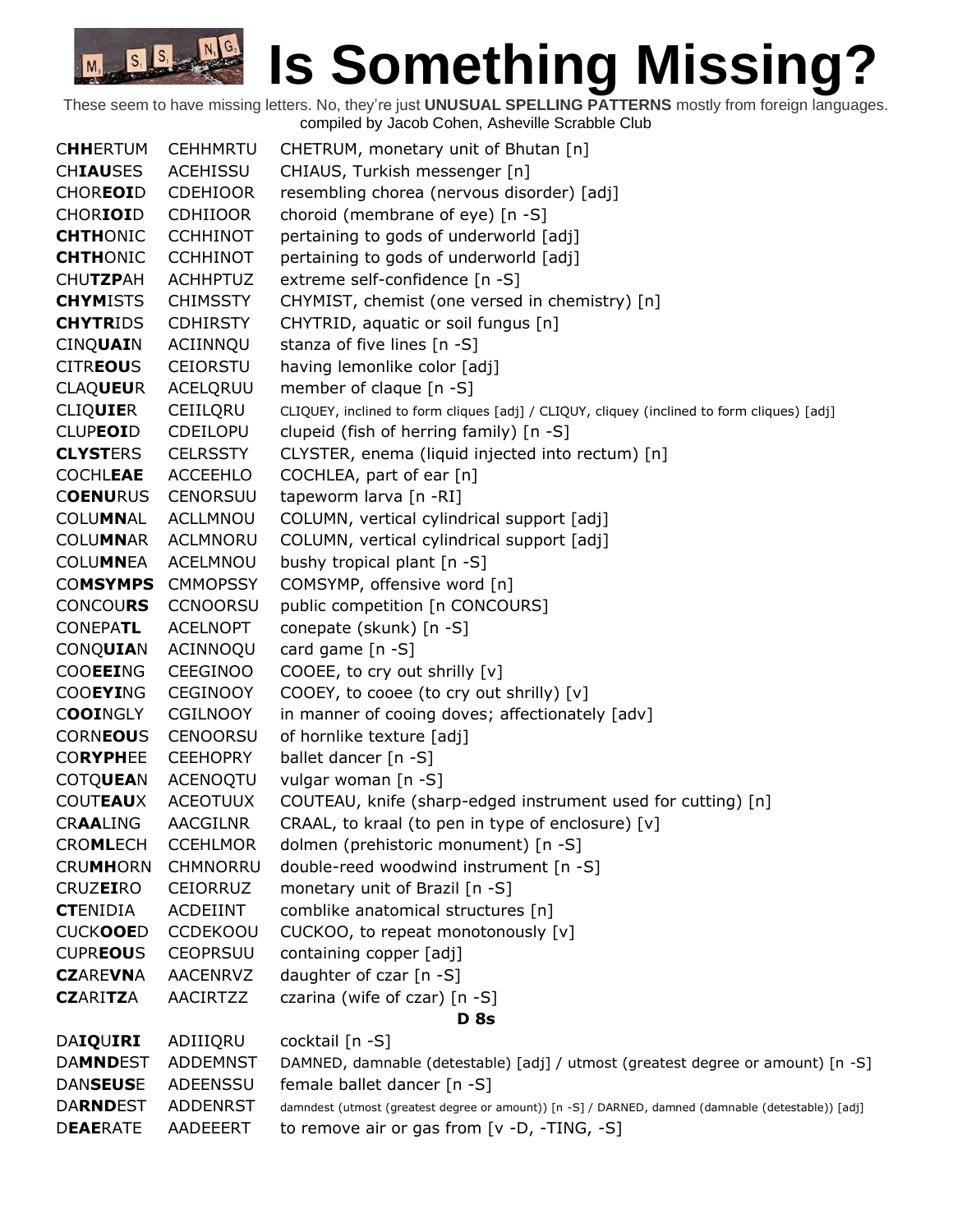### **IS Something Missing?** M<sub>3</sub>

| <b>DECEMVIR</b>  | <b>CDEEIMRV</b> | one of body of ten Roman magistrates [n -S or -I]                 |
|------------------|-----------------|-------------------------------------------------------------------|
| <b>DECIDUAE</b>  | ACDDEEIU        | DECIDUA, mucous membrane of uterus [n]                            |
| <b>DEJEUNER</b>  | DEEEJNRU        | late breakfast [n -S]                                             |
| <b>DEMIURGE</b>  | DEEGIMRU        | magistrate of ancient Greece [n -S]                               |
| <b>DHANSAKS</b>  | <b>AADHKNSS</b> | DHANSAK, casserole of meats and vegetables [n]                    |
| <b>DHOOLIES</b>  | <b>DEHILOOS</b> | DHOOLY, doolee (stretcher for sick or wounded) [n]                |
| <b>DHOOTIES</b>  | <b>DEHIOOST</b> | DHOOTIE, dhoti (loincloth worn by Hindu men) [n]                  |
| <b>DH</b> OURRAS | <b>ADHORRSU</b> | DHOURRA, durra (cereal grain) [n]                                 |
| <b>DHURRIES</b>  | <b>DEHIRRSU</b> | DHURRIE, cotton rug made in India [n]                             |
| <b>DIBBUKIM</b>  | <b>BBDIIKMU</b> | DIBBUK, wandering soul in Jewish folklore [n]                     |
| <b>DIGESTIF</b>  | <b>DEFGIIST</b> | alcoholic drink taken after meal [n -S]                           |
| <b>DINGHIES</b>  | <b>DEGHIINS</b> | DINGHY, small boat [n]                                            |
| <b>DIOICOUS</b>  | CDIIOOSU        | unisexual [adj]                                                   |
| <b>DIPTYCHS</b>  | <b>CDHIPSTY</b> | DIPTYCH, ancient writing tablet [n]                               |
| <b>DJELLABA</b>  | AABDEJLL        | long hooded garment [n -S]                                        |
| <b>DOGNAPED</b>  | <b>ADDEGNOP</b> | DOGNAP, to steal dog [v]                                          |
| <b>DOGNAPER</b>  | <b>ADEGNOPR</b> | one that dognaps (to steal dog) [n -S]                            |
| <b>DOUPIONI</b>  | <b>DIINOOPU</b> | silk yarn [n -S]                                                  |
| <b>DUMMKOPF</b>  | <b>DFKMMOPU</b> | dolt $[n - S]$                                                    |
| <b>DYSPNOEA</b>  | <b>ADENOPSY</b> | dyspnea (labored breathing) [n -S]                                |
|                  |                 | E <sub>8s</sub>                                                   |
| <b>ECTOSARC</b>  | <b>ACCEORST</b> | outermost layer of protoplasm of certain protozoans [n -S]        |
| <b>EKTEXINE</b>  | <b>EEEIKNTX</b> | outer layer of exine [n -S]                                       |
| <b>EMCEEING</b>  | <b>CEEEGIMN</b> | EMCEE, to serve as master of ceremonies [v]                       |
| <b>EMCEEING</b>  | <b>CEEEGIMN</b> | EMCEE, to serve as master of ceremonies [v]                       |
| <b>ENCEINTE</b>  | <b>CEEEINNT</b> | encircling fortification [n -S]                                   |
| <b>ENDOSARC</b>  | <b>ACDENORS</b> | portion of cell [n -S]                                            |
| <b>EOHIPPUS</b>  | <b>EHIOPPSU</b> | extinct horse [n -ES]                                             |
| <b>EOLIPILE</b>  | <b>EEIILLOP</b> | type of engine [n -S]                                             |
| <b>EOLITHIC</b>  | <b>CEHIILOT</b> | EOLITH, prehistoric stone tool [adj]                              |
| <b>EOLOPILE</b>  | <b>EEILLOOP</b> | eolipile (type of engine) [n -S]                                  |
| <b>EPIGEOUS</b>  | <b>EEGIOPSU</b> | growing on or close to ground [adj]                               |
| <b>EPOPOEIA</b>  | <b>AEEIOOPP</b> | epopee (epic poem) [n -S]                                         |
| <b>ESCHALOT</b>  | <b>ACEHLOST</b> | shallot (plant resembling onion) [n -S]                           |
| <b>ETHYNYLS</b>  | <b>EHLNSTYY</b> | ETHYNYL, univalent chemical radical [n]                           |
| <b>EULOGIAE</b>  | AEEGILOU        | EULOGIA, EULOGIUM, eulogy (formal expression of high praise) [n]  |
| <b>EUONYMUS</b>  | <b>EMNOSUUY</b> | any of genus of shrubs or small trees [n -ES]                     |
| <b>EUPNOEAS</b>  | <b>AEENOPSU</b> | EUPNOEA, eupnea (normal breathing) [n]                            |
| <b>EUPNOEIC</b>  | <b>CEEINOPU</b> | EUPNOEA, eupnea (normal breathing) [adj]                          |
| <b>EURYTHMY</b>  | <b>EHMRUTYY</b> | harmony of movement or structure [n -NIES]                        |
| <b>EXIGUOUS</b>  | <b>EGIOSUUX</b> | meager (deficient in quantity or quality) [adj]                   |
|                  |                 | F <sub>8s</sub>                                                   |
| <b>FABLIAUX</b>  | AABFILUX        | FABLIAU, short metrical tale popular in medieval France [n]       |
| <b>FACETIAE</b>  | <b>AACEEFIT</b> | witty sayings or writings [n]                                     |
| <b>FAHLBAND</b>  | <b>AABDFHLN</b> | band or stratum of rock impregnated with metallic sulfides [n -S] |
| <b>FAIENCES</b>  | <b>ACEEFINS</b> | FAIENCE, variety of glazed pottery [n]                            |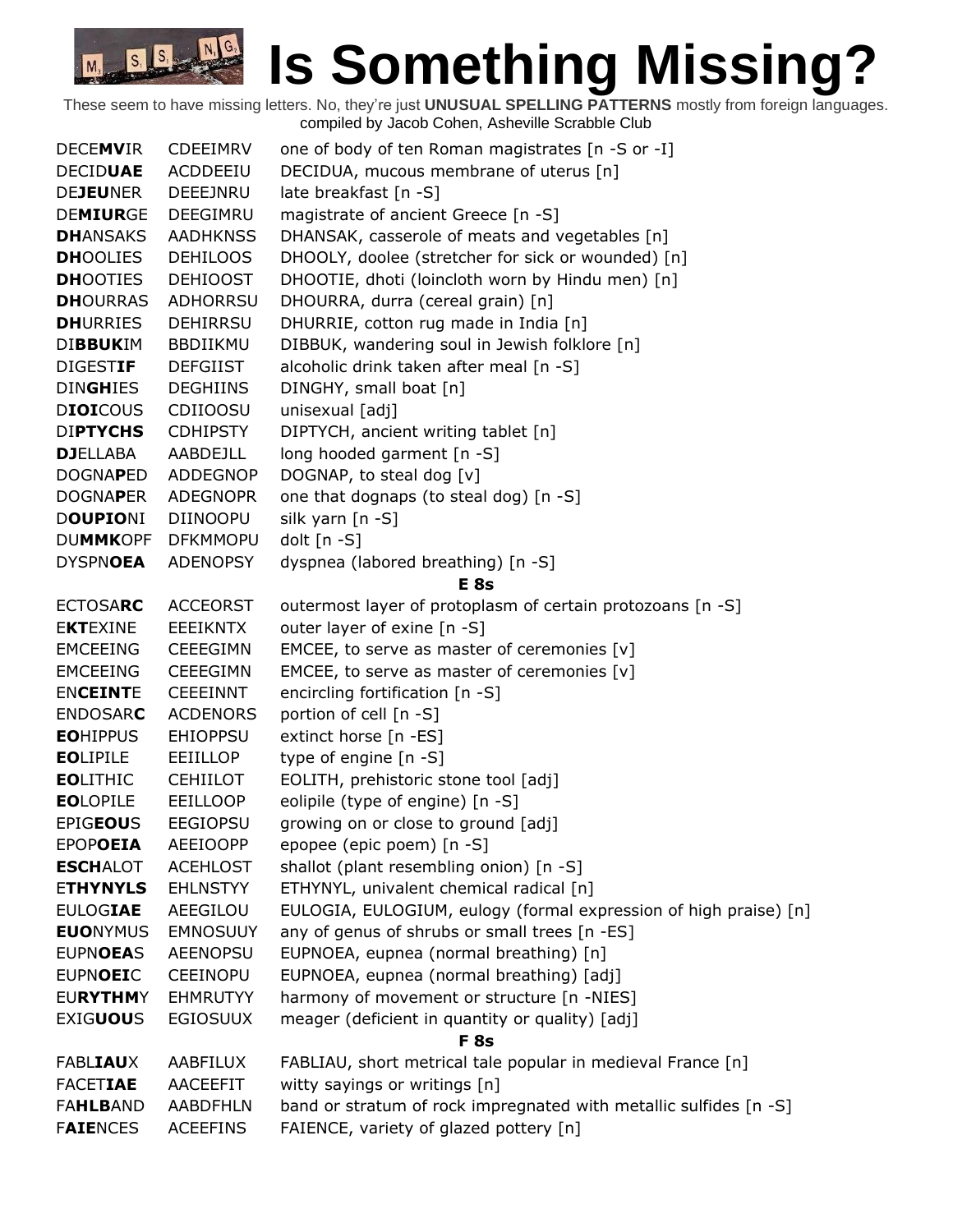| <b>FASTUOUS</b> | <b>AFOSSTUU</b> | arrogant (overly convinced of one's own worth or importance) [adj]       |
|-----------------|-----------------|--------------------------------------------------------------------------|
| <b>FAUTEUIL</b> | AEFILTUU        | armchair $[n -S]$                                                        |
| <b>FILARIAE</b> | AAEFIILR        | FILARIA, parasitic worm [n]                                              |
| <b>FIMBRIAE</b> | ABEFIIMR        | FIMBRIA, fringe or fringe-like structure [n]                             |
| <b>FINNMARK</b> | <b>AFIKMNNR</b> | finmark (monetary unit of Finland) [n -S]                                |
| <b>FLAMBEAU</b> | AABEFLMU        | flaming torch $[n - S$ or $-X]$                                          |
| <b>FLEXUOUS</b> | <b>EFLOSUUX</b> | winding [adj]                                                            |
| <b>FLOCCING</b> | <b>CCFGILNO</b> | FLOC, to aggregate into floccules [v]                                    |
| <b>FLYSCHES</b> | <b>CEFHLSSY</b> | FLYSCH, sandstone deposit [n]                                            |
| <b>FOLIOING</b> | <b>FGIILNOO</b> | FOLIO, to number pages of $[v]$                                          |
| <b>FORBIDAL</b> | ABDFILOR        | act of forbidding (to command not to do something) [n -S]                |
| <b>FOUETTES</b> | <b>EEFOSTTU</b> | FOUETTE, movement in ballet [n]                                          |
| <b>FRAULEIN</b> | AEFILNRU        | German governess [n -S]                                                  |
| <b>FROIDEUR</b> | DEFIORRU        | aloofness (state of being aloof (distant in interest or feeling)) [n -S] |
| <b>FRONDEUR</b> | <b>DEFNORRU</b> | rebel $[n - S]$                                                          |
| <b>FROTTEUR</b> | EFORRTTU        | one who practices frottage [n -S]                                        |
| <b>FURCRAEA</b> | AACEFRRU        | tropical plant [n -S]                                                    |
|                 |                 | G 8s                                                                     |
| <b>GAIETIES</b> | <b>AEEGIIST</b> | GAIETY, festive activity [n]                                             |
| <b>GALABIEH</b> | AABEGHIL        | djellaba (long hood garment) [n -S]                                      |
| <b>GAOLBIRD</b> | ABDGILOR        | jailbird (prisoner (one that is imprisoned) [n -S]                       |
| <b>GASTHAUS</b> | AAGHSSTU        | small hotel in Germany [n -ES or -ER]                                    |
| <b>GASTRAEA</b> | AAAEGRST        | type of metazoan (any of major division of multicellular animals) [n -S] |
| <b>GHERAOED</b> | ADEEGHOR        | GHERAO, to coerce by physical means [v]                                  |
| <b>GHERAOES</b> | <b>AEEGHORS</b> | GHERAO, to coerce by physical means [v]                                  |
| <b>GLUHWEIN</b> | <b>EGHILNUW</b> | wine flavored with spices [n -S]                                         |
| <b>GLYPTICS</b> | <b>CGILPSTY</b> | GLYPTIC, art or process of engraving on gems [n]                         |
| <b>GOETHITE</b> | <b>EEGHIOTT</b> | ore of iron [n -S]                                                       |
| <b>GOUACHES</b> | <b>ACEGHOSU</b> | GOUACHE, method of painting [n]                                          |
| <b>GRAECIZE</b> | ACEEIGRZ        | to grecize (to provide with Greek style) [v -D, -ZING, -S]               |
| <b>GRISEOUS</b> | <b>EGIORSSU</b> | grayish (somewhat gray) [adj]                                            |
| <b>GROSCHEN</b> | <b>CEGHNORS</b> | formerly used Austrian coin [n GROSCHEN]                                 |
| <b>GRYPHONS</b> | <b>GHNOPRSY</b> | GRYPHON, griffin (mythological creature) [n]                             |
| <b>GUAIACOL</b> | AACGILOU        | chemical compound [n -S]                                                 |
| <b>GUAIACUM</b> | AACGIMUU        | medicinal resin [n -S]                                                   |
| <b>GUAIOCUM</b> | ACGIMOUU        | guaiacum (medicinal resin) [n -S]                                        |
| <b>GYMKHANA</b> | <b>AAGHKMNY</b> | athletic meet [n -S]                                                     |
| <b>GYPSEIAN</b> | AEGINPSY        | of or pertaining to gypsies [adj]                                        |
| <b>GYPSEOUS</b> | <b>EGOPSSUY</b> | containing gypsum [adj]                                                  |
|                 |                 | <b>H</b> 8s                                                              |
| <b>HALIEROV</b> | AEHILORV        | HALIER, former monetary unit of Slovakia [n]                             |
| <b>HALLOAED</b> | AADEHLLO        | HALLOA, to hallo (to shout (to utter loudly)) [v]                        |
| <b>HALLOOED</b> | <b>ADEHLLOO</b> | HALLOO, to hallo (to shout (to utter loudly)) [v]                        |
| <b>HAUTBOIS</b> | ABHIOSTU        | hautboy (oboe) [n HAUTBOIS)                                              |
| <b>HERMAEAN</b> | <b>AAEEHMNR</b> | HERMA, herm (type of statue (three-dimensional work of art)) [adj]       |
| <b>HEUCHERA</b> | ACEEHHRU        | North American plant [n -S]                                              |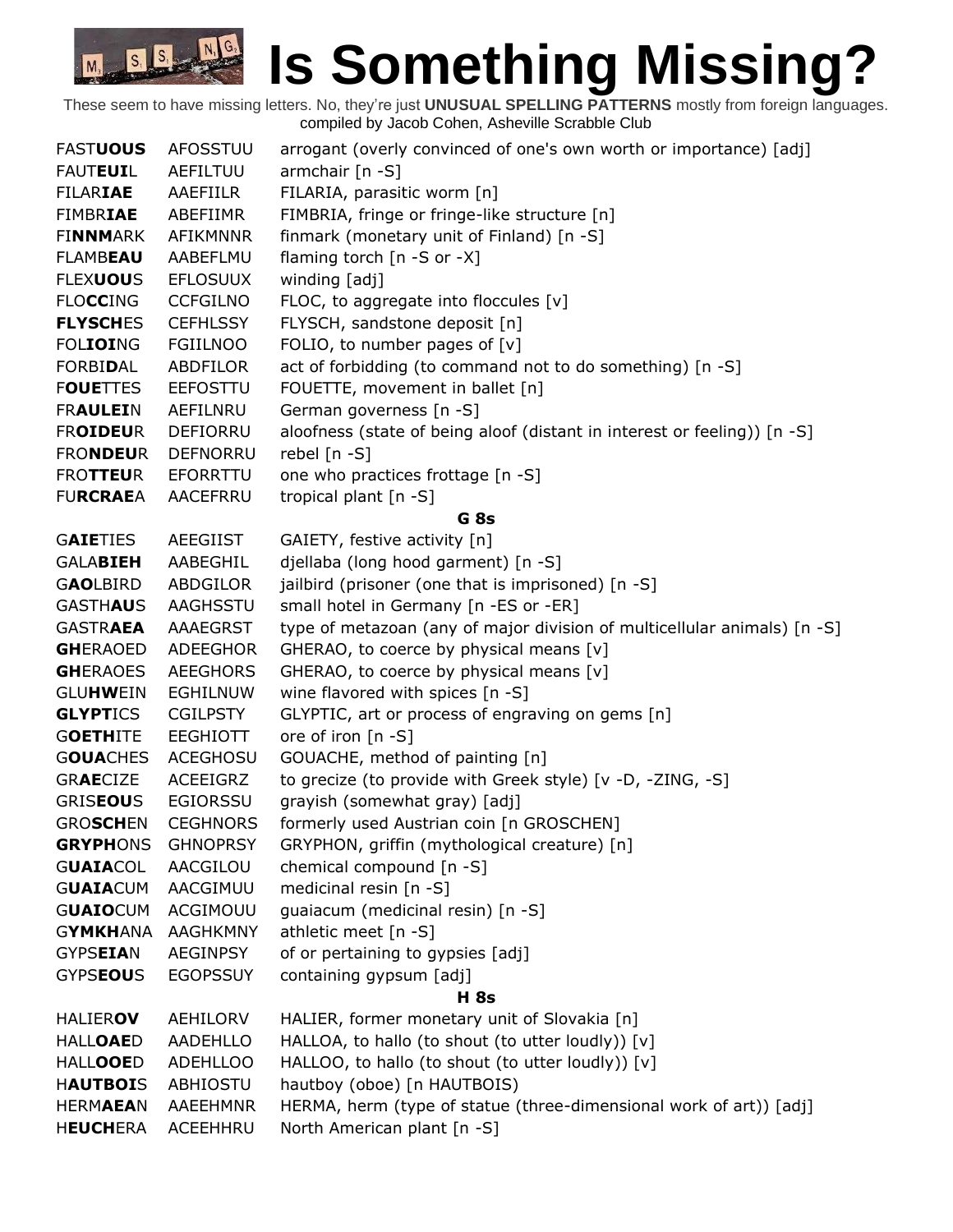| <b>HILLOAED</b>                    | ADEHILLO                    | HILLOA, to hallo (to shout (to utter loudly)) $[v]$                                                 |
|------------------------------------|-----------------------------|-----------------------------------------------------------------------------------------------------|
| <b>HOACTZIN</b>                    | <b>ACHINOTZ</b>             | hoatzin (tropical bird) [n -S]                                                                      |
| <b>HOLLOAED</b>                    | <b>ADEHLLOO</b>             | HOLLOA, to hallo (to shout (to utter loudly)) [v]                                                   |
| <b>HOLLOOED</b>                    | DEHLLOOO                    | HOLLOO, to hallo (to shout (to utter loudly)) [v]                                                   |
| <b>HOLUBTSI</b>                    | <b>BHILOSTU</b>             | cabbage rolls [n]                                                                                   |
| HONGIING                           | <b>GGHIINNO</b>             | HONGI, to greet another by pressing noses together [v]                                              |
| <b>HOODOOED</b>                    | DDEH0000                    | HOODOO, to jinx (to bring bad luck to) [v]                                                          |
| <b>HRYVNYAS</b>                    | <b>AHNRSVYY</b>             | HRYVNYA, hryvnia (monetary unit of Ukraine) [n]                                                     |
| <b>HULLOAED</b>                    | ADEHLLOU                    | HULLOA, to hallo (to shout (to utter loudly)) [v]                                                   |
| <b>HULLOOED</b>                    | <b>DEHLLOOU</b>             | HULLOO, to hallo (to shout (to utter loudly)) [v]                                                   |
| <b>HYGIEIST</b>                    | <b>EGHIISTY</b>             | hygeist (expert in hygiene) [n -S]                                                                  |
| <b>HYPONOIA</b>                    | AHINOOPY                    | dulled mental activity [n -S]                                                                       |
| <b>HYPOTHEC</b>                    | <b>CEHHOPTY</b>             | type of mortgage [n -S]                                                                             |
|                                    |                             | I8s                                                                                                 |
|                                    |                             | <b>IAUX 8s</b>                                                                                      |
| <b>ICHTHYIC</b>                    | <b>CCHHIITY</b>             | pertaining to fishes [adj]                                                                          |
| <b>IDONEOUS</b>                    | <b>DEINOOSU</b>             | suitable (appropriate) [adj]                                                                        |
| <b>INERTIAE</b>                    | AEEIINRT                    | INERTIA, tendency of body to resist acceleration [n]                                                |
| <b>INFOBAHN</b>                    | ABFHINNO                    | electronic communication network [n -S]                                                             |
| INUKSHUK                           | <b>HIKKNSUU</b>             | figure of human made of stones (Inuit) [n -S]                                                       |
| <b>IPOMOEAS</b>                    | <b>AEIMOOPS</b>             | IPOMOEA, flowering plant [n]                                                                        |
| <b>ISARITHM</b>                    | AHIIMRST                    | isopleth (type of isogram (line on map connecting points of equal value)) [n -S]                    |
| <b>ISTHMIAN</b>                    | AHIIMNST                    | native of isthmus [n -S]                                                                            |
| <b>ISTHMOID</b>                    | <b>DHIIMOST</b>             | isthmic (pertaining to isthmus (strip of land connecting two larger land masses)) [adj]             |
|                                    |                             | <b>J</b> 8s                                                                                         |
| <b>JAMBEAUS</b>                    | AABEJMSU                    | JAMBEAU, piece of armor for leg [n]                                                                 |
| <b>JAMBEAUS</b>                    | AABEJMSU                    | JAMBEAU, piece of armor for leg [n]                                                                 |
| <b>JAMBEAUS</b>                    | AABEJMSU                    | JAMBEAU, piece of armor for leg [n]                                                                 |
| <b>JAMBEAUX</b>                    | AABEJMUX                    | JAMBEAU, piece of armor for leg [n]                                                                 |
| <b>JAMBEAUX</b>                    | AABEJMUX                    | JAMBEAU, piece of armor for leg [n]                                                                 |
| <b>JAMBEAUX</b>                    | AABEJMUX                    | JAMBEAU, piece of armor for leg [n]                                                                 |
| <b>JINGKOES</b>                    | <b>EGIJKNOS</b>             | JINGKO, gingko (ornamental tree) [n]                                                                |
| <b>JIUJITSU</b>                    | <b>IIJJSTUU</b>             | jujitsu (Japanese art of self-defense) [n -S]                                                       |
|                                    |                             | <b>K8s</b>                                                                                          |
| <b>KABELJOU</b><br><b>KABLOOEY</b> | ABEJKLOU<br><b>ABEKLOOY</b> | large food fish [n -S]                                                                              |
| <b>KABLOOIE</b>                    | ABEIKLOO                    | used to indicate abrupt happening [interj]<br>kablooey (used to indicate abrupt happening) [interj] |
| <b>KAFFIYAH</b>                    | <b>AAFFHIKY</b>             | kaffiyeh (large, square kerchief) [n -S]                                                            |
| KAFFIYEH                           | <b>AEFFHIKY</b>             | large, square kerchief) [n -S]                                                                      |
| <b>KAKIEMON</b>                    |                             |                                                                                                     |
| <b>KAMAAINA</b>                    | AEIKKMNO<br>AAAAIKMN        | Japanese porcelain [n -S]<br>longtime resident of Hawaii [n -S]                                     |
| <b>KAZATSKI</b>                    | <b>AAIKKSTZ</b>             | kazachok (Russian folk dance) [n -ES]                                                               |
| <b>KAZATSKY</b>                    | <b>AAKKSTYZ</b>             |                                                                                                     |
| KEFFIYAH                           |                             | kazachok (Russian folk dance) [n -ES]                                                               |
|                                    | <b>AEFFHIKY</b>             | kaffiyeh (large, square kerchief) [n -S]                                                            |
| <b>KEFFIYEH</b>                    | <b>EEFFHIKY</b>             | kaffiyeh (large, square kerchief) [n -S]                                                            |
| <b>KEIRETSU</b>                    | <b>EEIKRSTU</b>             | coalition of business groups in Japan [n -S]                                                        |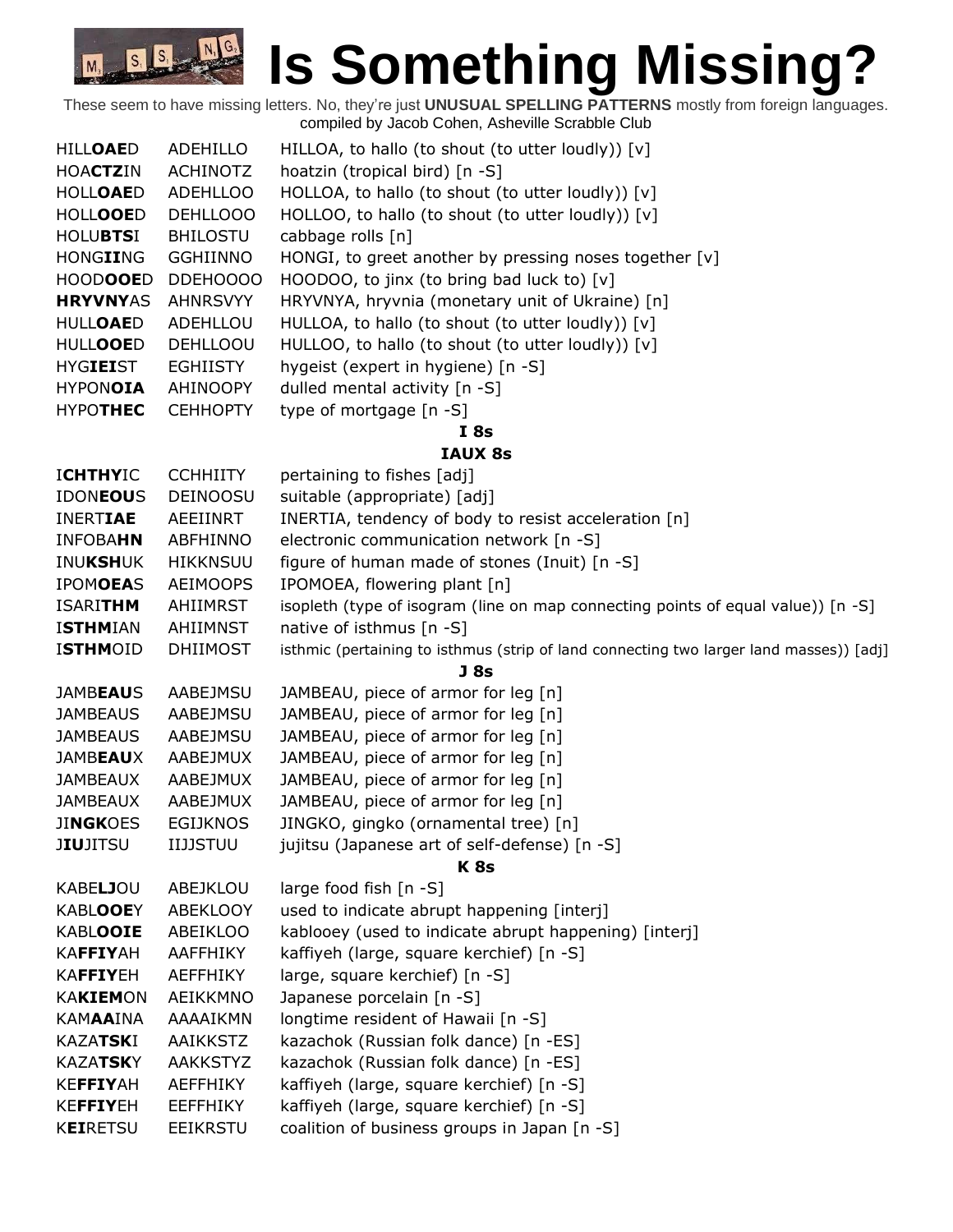| <b>KHAMSEEN</b>  | <b>AEEHKMNS</b> | khamsin (hot, dry wind) [n -S]                                               |
|------------------|-----------------|------------------------------------------------------------------------------|
| <b>KHEDIVAL</b>  | ADEHIKLV        | KHEDIVE, Turkish viceroy [adj]                                               |
| <b>KOHLRABI</b>  | <b>ABHIKLOR</b> | variety of cabbage [n -ES]                                                   |
| <b>KRAALING</b>  | AAGIKLNR        | KRAAL, to pen in type of enclosure [v]                                       |
| <b>KUVASZOK</b>  | <b>AKKOSUVZ</b> | KUVASZ, large dog having white coat [n]                                      |
|                  |                 | L 8s                                                                         |
| <b>LAAGERED</b>  | AADEEGLR        | LAAGER, to form defensive encampment $[v]$                                   |
| <b>LACTEOUS</b>  | ACELOSTU        | resembling milk [adj]                                                        |
| <b>LAGNAPPE</b>  | AAEGLNPP        | small gift given to customer with his purchase [n -S]                        |
| <b>LANGLAUF</b>  | AAFGLLNU        | cross-country ski run [n -S]                                                 |
| <b>LANGSYNE</b>  | <b>AEGLNNSY</b> | time long past [n -S]                                                        |
| <b>LECYTHIS</b>  | <b>CEHILSTY</b> | designating family of tropical shrubs [adj]                                  |
| <b>LECYTHUS</b>  | <b>CEHLSTUY</b> | lekythos (oil jar used in ancient Greece) [n -HI]                            |
| <b>LEKYTHOS</b>  | <b>EHKLOSTY</b> | oil jar used in ancient Greece [n -OI]                                       |
| <b>LEVEEING</b>  | <b>EEEGILNV</b> | LEVEE, to provide with embankment [v]                                        |
| <b>LIAISING</b>  | AGIIILNS        | LIAISE, to establish liaison [v]                                             |
| <b>LIAISONS</b>  | <b>AIILNOSS</b> | LIAISON, means for maintaining communication [n]                             |
| <b>LIGNEOUS</b>  | <b>EGILNOSU</b> | of or resembling wood [adj]                                                  |
| <b>LIQUEURS</b>  | EILQRSUU        | LIQUEUR, sweetened alcoholic beverage [n]                                    |
| <b>LONGUEUR</b>  | <b>EGLNORUU</b> | dull and tedious section [n -S]                                              |
| <b>LYTHRUMS</b>  | <b>HLMRSTUY</b> | LYTHRUM, flowering plant [n]                                                 |
|                  |                 | <b>M</b> 8s                                                                  |
| <b>MAENADES</b>  | AADEEMNS        | MAENAD, female participant in ancient Greek orgies [n]                       |
| <b>MAENADIC</b>  | AACDEIMN        | MAENAD, female participant in ancient Greek orgies [adj]                     |
| <b>MAHJONGG</b>  | AGGHJMNO        | mahjong (game of Chinese origin) [n -S]                                      |
| MAHZORIM         | AHIMMORZ        | mahzor (Jewish prayer book) [n]                                              |
| <b>MAIASAUR</b>  | AAAIMRSU        | herbivorous dinosaur [n -S]                                                  |
| <b>MAIEUTIC</b>  | <b>ACEIIMTU</b> | pertaining to method of eliciting knowledge [adj]                            |
| MAIOLICA         | AACIILMO        | type pf pottery [n -S]                                                       |
| <b>MAJLISES</b>  | <b>AEIJLMSS</b> | MAJLIS, parliament in various North African and Middle Eastern countries [n] |
| <b>MANTEAUS</b>  | <b>AAEMNSTU</b> | MANTEAU, loose cloak [n]                                                     |
| <b>MANTEAUX</b>  | AAEMNTUX        | MANTEAU, loose cloak [n]                                                     |
| <b>MARASMUS</b>  | <b>AAMMRSSU</b> | wasting away of body [n -ES]                                                 |
| <b>MARKHOOR</b>  | <b>AHKMOORR</b> | markhor (wild goat) [n -S]                                                   |
| <b>MB</b> AQANGA | AAABGMNQ        | South African dance music (Zulu) [n -S]                                      |
| <b>MECHOUIS</b>  | <b>CEHIMOSU</b> | MECHOUI, meal of meat roasted on spit [n]                                    |
| <b>MENSCHEN</b>  | <b>CEEHMNNS</b> | MENSCH, admirable person [n]                                                 |
| <b>MESDAMES</b>  | <b>ADEEMMSS</b> | MADAME, French title of respect for married woman [n]                        |
| <b>METANOIA</b>  | AAEIMNOT        | spiritual conversion [n -S]                                                  |
| <b>MEUNIERE</b>  | EEEIMNRU        | cooked in browned butter [adj]                                               |
| <b>MIAOUING</b>  | AGIIMNOU        | MIAOU, to meow (to make crying sound of cat) [v]                             |
| <b>MIAOWING</b>  | AGIIMNOW        | MIAOW, to meow (to make crying sound of cat) [v]                             |
| <b>MIAULING</b>  | AGIILMNU        | MIAUL, to meow (to make crying sound of cat) [v]                             |
| <b>MIGNONNE</b>  | <b>EGIMNNNO</b> | daintily small [adj]                                                         |
| <b>MIJNHEER</b>  | <b>EEHIJMNR</b> | mynheer (Dutch title of courtesy for man) [n -S]                             |
| <b>MIMEOING</b>  | EGIIMMNO        | MIMEO, to make copies of by use of mimeograph [v]                            |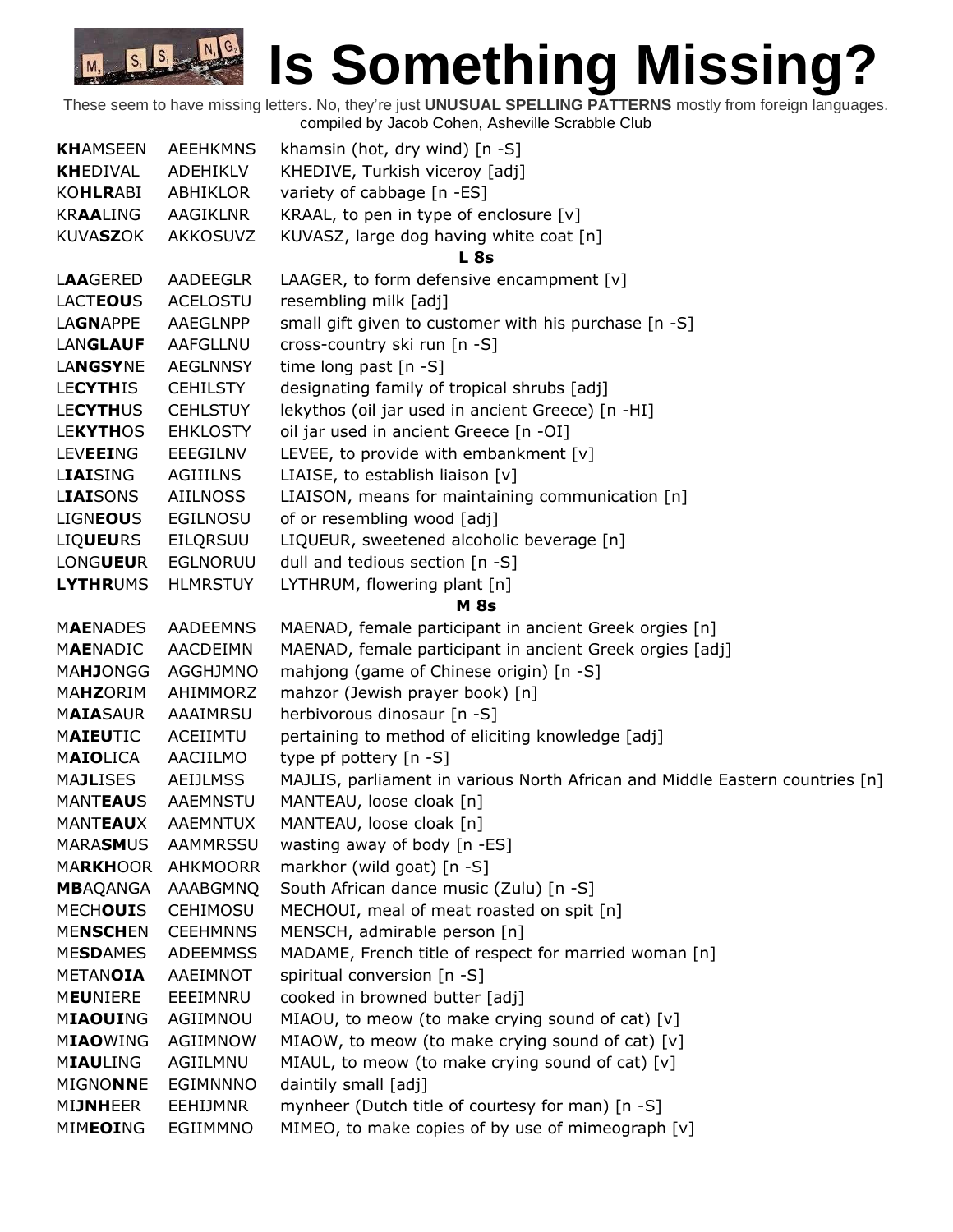| <b>MINUTIAE</b>  | AEIIMNTU        | MINUTIA, small detail [n]                                                    |
|------------------|-----------------|------------------------------------------------------------------------------|
| MIREPOIX         | <b>EIIMOPRX</b> | sauteed mixture of diced vegetables [n MIREPOIX]                             |
| <b>MNEMONIC</b>  | <b>CEIMMNNO</b> | device to assist memory [n -S]                                               |
| <b>MOIETIES</b>  | <b>EEIIMOST</b> | MOIETY, half (one of two equal parts) [n]                                    |
| MOLYBDIC         | <b>BCDILMOY</b> | pertaining to certain metallic element [adj]                                 |
| MONILIAE         | AEIILMNO        | MONILIA, type of parasitic fungus [n]                                        |
| <b>MONSIEUR</b>  | <b>EIMNORSU</b> | French title of courtesy for man [n MESSIEURS]                               |
| <b>MORCEAUX</b>  | <b>ACEMORUX</b> | MORCEAU, short literary or musical composition [n]                           |
| <b>MOUCHOIR</b>  | CHIMOORU        | small handkerchief [n -S]                                                    |
| <b>MOUFFLON</b>  | <b>FFLMNOOU</b> | mouflon (wild sheep) [n -S]                                                  |
| <b>MOUSSEUX</b>  | <b>EMOSSUUX</b> | sparkling wine [n MOUSSEUX]                                                  |
| MOVIEOLA         | AEILMOOV        | device for viewing and editing film [n -S]                                   |
| <b>MRIDANGA</b>  | <b>AADGIMNR</b> | drum of India [n -S]                                                         |
| <b>MYRMIDON</b>  | <b>DIMMNORY</b> | loyal follower [n -ES, -S]                                                   |
|                  |                 | <b>N</b> 8s                                                                  |
| <b>NACREOUS</b>  | <b>ACENORSU</b> | NACRE, pearly internal layer of certain shells [adj]                         |
| <b>NAETHING</b>  | <b>AEGHINNT</b> | nothing [n -S]                                                               |
| <b>NAPHTHOL</b>  | AHHLNOPT        | chemical compound [n -S]                                                     |
| <b>NAPHTHYL</b>  | <b>AHHLNPTY</b> | radical derived from naphthalene [n -S]                                      |
| <b>NARGHILE</b>  | <b>AEGHILNR</b> | hookah [n -S]                                                                |
| <b>NGULTRUM</b>  | <b>GLMNRTUU</b> | monetary unit of Bhutan [n -S]                                               |
| NINJUTSU         | <b>IJNNSTUU</b> | traditional Japanese method of spying [n -S]                                 |
| <b>NOCTUOID</b>  | CDINOOTU        | NOCTUID, night-flying moth [adj]                                             |
| <b>NUCLEOID</b>  | CDEILNOU        | DNA-containing area of certain cells [n -S]                                  |
|                  |                 | <b>O</b> 8s                                                                  |
| <b>OEILLADE</b>  | <b>ADEEILLO</b> | amorous look [n -S]                                                          |
| <b>OGHAMIST</b>  | <b>AGHIMOST</b> | one who writes in ogham (Old Irish alphabet) [n -S]                          |
| <b>OI</b> TICICA | <b>ACCIIIOT</b> | South American tree [n -S]                                                   |
| OLLIEING         | EGIILLNO        | OLLIE, to perform maneuver in skateboarding or snowboarding [v]              |
| <b>OMADHAUN</b>  | AADHMNOU        | foolish person [n -S]                                                        |
| <b>OO</b> GAMETE | <b>AEEGMOOT</b> | female gamete of certain protozoa [n -S]                                     |
| <b>OO</b> GAMIES | <b>AEGIMOOS</b> | OOGAMY, state of being oogamous (having structurally dissimilar gametes) [n] |
| <b>OO</b> GAMOUS | <b>AGMOOOSU</b> | having structurally dissimilar gametes [adj]                                 |
| <b>OO</b> GENIES | <b>EEGINOOS</b> | OOGENY, development of ova [n]                                               |
| <b>OO</b> GONIAL | <b>AGILNOOO</b> | OOGONIUM, female sexual organ in certain algae and fungi [adj]               |
| <b>OO</b> GONIUM | <b>GIMNOOOU</b> | female sexual organ in certain algae and fungi [n -IA, -S]                   |
| <b>OOLACHAN</b>  | <b>AACHLNOO</b> | eulachon (marine food fish) [n -S]                                           |
| <b>OOLICHAN</b>  | <b>ACHILNOO</b> | eulachon (marine food fish) [n -S]                                           |
| <b>OOLOGIES</b>  | EGILOOOS        | OOLOGY, study of birds' eggs [n]                                             |
| <b>OOLOGIST</b>  | <b>GILOOOST</b> | expert in oology [n -S]                                                      |
| <b>OOMPAHED</b>  | <b>ADEHMOOP</b> | OOMPAH, to play repeated rhythmic bass accompaniment [v]                     |
| <b>OOPHYTIC</b>  | <b>CHIOOPTY</b> | OOPHYTE, stage of development in certain plants [adj]                        |
| <b>OOSPHERE</b>  | <b>EEHOOPRS</b> | unfertilized egg within oogonium [n -S]                                      |
| <b>OO</b> SPORIC | <b>CIOOOPRS</b> | OOSPORE, fertilized egg within oogonium [adj]                                |
| OPPUGNED         | <b>DEGNOPPU</b> | OPPUGN, to assail with argument [v]                                          |
| <b>OPPUGNER</b>  | <b>EGNOPPRU</b> | one that oppugns (to assail with argument) [n -S]                            |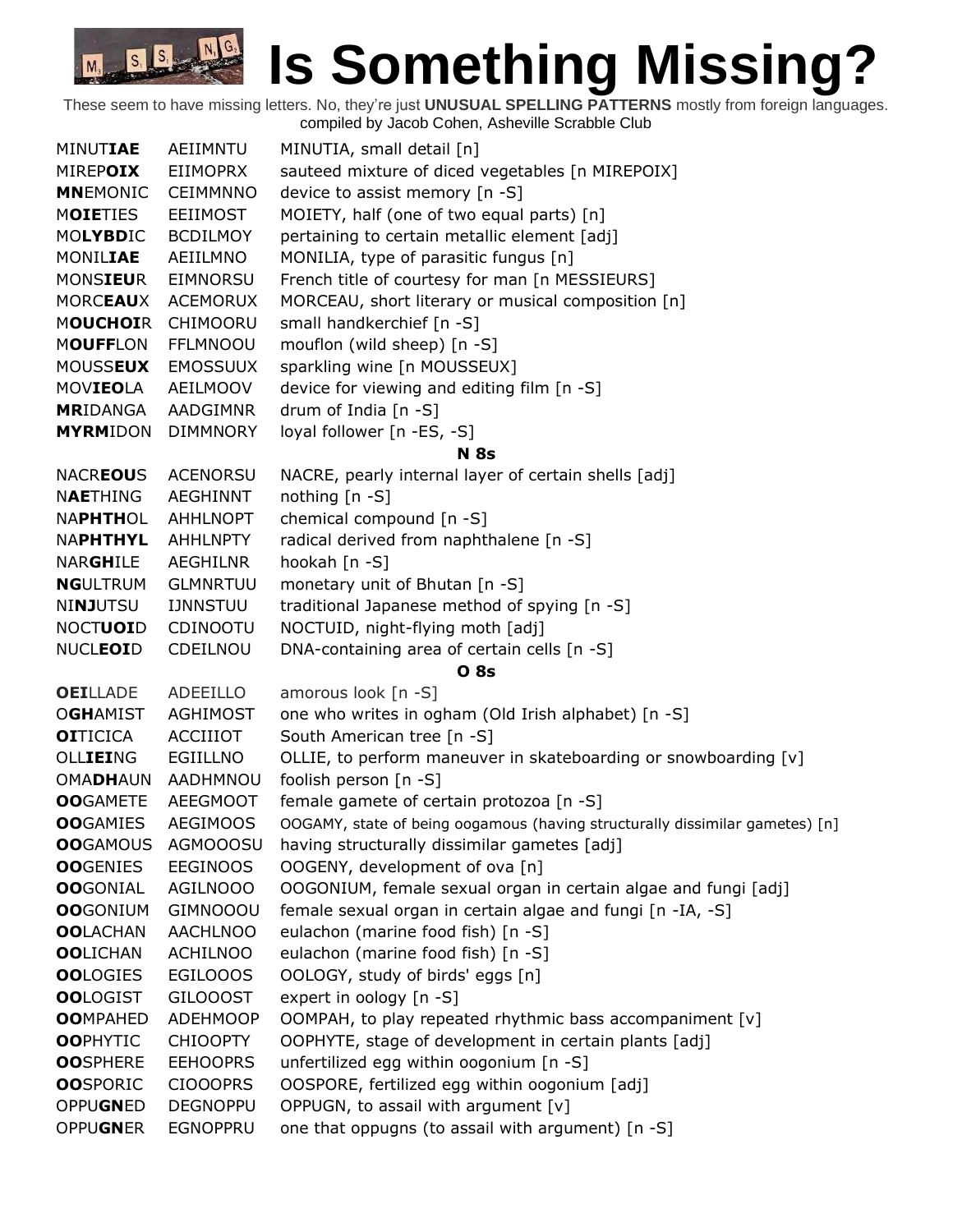| <b>ORICHALC</b>                    | <b>ACCHILOR</b>                    | yellow metal [n -S]                                                                                                   |
|------------------------------------|------------------------------------|-----------------------------------------------------------------------------------------------------------------------|
| <b>OSTEOIDS</b>                    | <b>DEIOOSST</b>                    | OSTEOID, uncalcified bone matrix [n]                                                                                  |
| <b>OUABAINS</b>                    | <b>AABINOSU</b>                    | OUABAIN, cardiac stimulant [n]                                                                                        |
| <b>OUISTITI</b>                    | <b>IIIOSTTU</b>                    | South American monkey (imitative of its cry) [n -S]                                                                   |
|                                    |                                    | <b>P</b> 8s                                                                                                           |
| <b>PADUASOY</b>                    | <b>AADOPSUY</b>                    | strong silk fabric [n -S]                                                                                             |
| <b>PAEANISM</b>                    | <b>AAEIMNPS</b>                    | chanting of paean [n -S]                                                                                              |
| <b>PAHOEHOE</b>                    | <b>AEEHHOOP</b>                    | smooth solidified lava (Hawaiian) [n -S]                                                                              |
| PARADIGM                           | AADGIMPR                           | pattern or example [n -S]                                                                                             |
| <b>PARANOEA</b>                    | <b>AAAENOPR</b>                    | paranoia (mental disorder) [n -S]                                                                                     |
| <b>PARANOIA</b>                    | <b>AAAINOPR</b>                    | mental disorder [n -S]                                                                                                |
| <b>PEIGNOIR</b>                    | <b>EGIINOPR</b>                    | woman's gown [n -S]                                                                                                   |
| <b>PENUCHLE</b>                    | <b>CEEHLNPU</b>                    | pinochle (card game) [n -S]                                                                                           |
| <b>PEREIONS</b>                    | <b>EEINOPRS</b>                    | PEREION, thorax of some crustaceans [n]                                                                               |
| <b>PHRATRIC</b>                    | <b>ACHIPPRT</b>                    | PHRATRY, tribal unit among primitive peoples [adj]                                                                    |
| <b>PHTHALIC</b>                    | <b>ACHHILPT</b>                    | pertaining to certain acid [adj]                                                                                      |
| <b>PHTHALIN</b>                    | <b>AHHILNPT</b>                    | chemical compound [n -S]                                                                                              |
| <b>PHTHISIC</b>                    | <b>CHHIIPST</b>                    | phthisis (disease of lungs) [n -S]                                                                                    |
| <b>PHTHISIS</b>                    | <b>HHIIPSST</b>                    | disease of lungs [n -SES]                                                                                             |
| <b>PHYLLARY</b>                    | <b>AHLLPRYY</b>                    | bract of certain plants [n -RIES]                                                                                     |
| <b>PIROZHOK</b>                    | <b>HIKOOPRZ</b>                    | small Russian pastry [n -HKI or -OSHKI or -OJKI]                                                                      |
| PIXIEISH                           | <b>EHIIIPSX</b>                    | PIXIE, pixy (playfully mischievous fairy or elf) [adj]                                                                |
| <b>PLATEAUS</b>                    | AAELPSTU                           | PLATEAU, level stretch of elevated land [n] / PLATEAU, to reach period or condition of stability [v]                  |
| <b>PLATEAUX</b>                    | AAELPTUX                           | PLATEAU, level stretch of elevated land [n]                                                                           |
| <b>PLEBEIAN</b>                    | ABEEILNP                           | commoner (one of common people) [n -S]                                                                                |
| <b>PLEIADES</b>                    | <b>ADEEILPS</b>                    | PLEIAD, group of seven illustrious persons [n]                                                                        |
| <b>PLEIADES</b>                    | <b>ADEEILPS</b>                    | PLEIAD, group of seven illustrious persons [n]                                                                        |
| <b>POACEOUS</b>                    | <b>ACEOOPSU</b>                    | pertaining to plants of grass family [adj]                                                                            |
| <b>POLYGYNY</b>                    | <b>GLNOPYYY</b>                    | condition of having more than one wife at same time [n -NIES]                                                         |
| <b>PORPHYRY</b>                    | <b>HOPPRRYY</b>                    | igneous rock [n -RIES]                                                                                                |
| <b>POSTSYNC</b>                    | <b>CNOPSSTY</b>                    | to add sound to film after scene has been photographed [v -ED, -ING, -S]                                              |
| <b>PRAECIPE</b>                    | <b>ACEEIPPR</b>                    | legal writ [n -S]                                                                                                     |
| <b>PRAEDIAL</b>                    | <b>AADEILPR</b>                    | pertaining to land [adj]                                                                                              |
| <b>PRAEFECT</b>                    | <b>ACEEFPRT</b>                    | prefect (ancient Roman official) [n -S]                                                                               |
| <b>PRAELECT</b>                    | <b>ACEELPRT</b>                    | to lecture (to expound on specific subject) [v -ED, -ING, -S]                                                         |
| <b>PRECIEUX</b>                    | <b>CEEIPRUX</b>                    | excessively refined [adj]                                                                                             |
| PRIEDIEU                           | DEEIIPRU                           | piece of furniture for kneeling on during prayer [n -S or -X]                                                         |
| <b>PROCHEIN</b>                    | <b>CEHINOPR</b>                    | nearest in time, religion, or degree [adj]                                                                            |
| <b>PSALMING</b>                    | <b>AGILMNPS</b>                    | PSALM, to praise in psalms (sacred songs) [v]                                                                         |
| <b>PSALMIST</b>                    | <b>AILMPSST</b>                    | writer of psalms [n -S]                                                                                               |
| <b>PSALMODY</b>                    | <b>ADLMOPSY</b>                    | use of psalms in worship [n -DIES]                                                                                    |
| <b>PSALTERS</b>                    | <b>AELPRSST</b>                    | PSALTER, book of psalms [n]                                                                                           |
| <b>PSALTERY</b>                    | <b>AELPRSTY</b>                    | ancient stringed musical instrument [n -RIES]                                                                         |
| <b>PSAMMITE</b><br><b>PSAMMONS</b> | <b>AEIMMPST</b>                    | fine-grained rock $[n - S]$                                                                                           |
| <b>PSCHENTS</b>                    | <b>AMMNOPSS</b><br><b>CEHNPSST</b> | PSAMMON, group of microorganisms living in waterlogged sands [n]<br>PSCHENT, crown worn by ancient Egyptian kings [n] |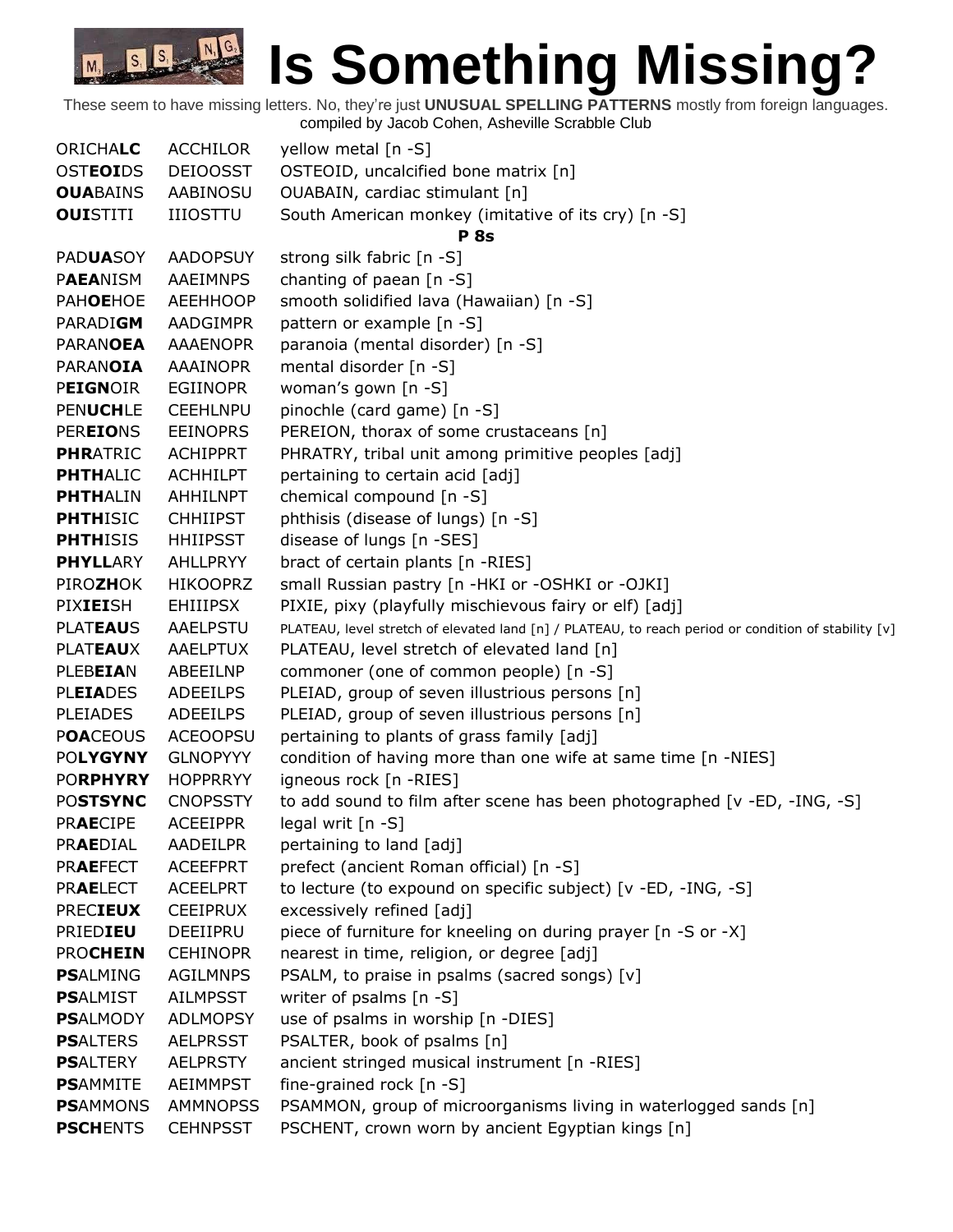| <b>PSEPHITE</b>  | <b>EEHIPPST</b> | rock composed of small pebbles [n -S]                                                   |
|------------------|-----------------|-----------------------------------------------------------------------------------------|
| <b>PSHAWING</b>  | <b>AGHINPSW</b> | PSHAW, to utter expression of disapproval [v]                                           |
| <b>PSILOCIN</b>  | <b>CIILNOPS</b> | hallucinogenic drug [n -S]                                                              |
| <b>PSILOSES</b>  | <b>EILOPSSS</b> | PSILOSIS, tropical disease [n]                                                          |
| <b>PSILOSIS</b>  | <b>IILOPSSS</b> | tropical disease [n -SES]                                                               |
| <b>PSILOTIC</b>  | <b>CIILOPST</b> | PSILOSIS, tropical disease [adj]                                                        |
| <b>PSORALEA</b>  | <b>AAELOPRS</b> | plant of bean family [n -S]                                                             |
| <b>PSORALEN</b>  | <b>AELNOPRS</b> | drug used to treat psoriasis [n -S]                                                     |
| <b>PSYCHICS</b>  | <b>CCHIPSSY</b> | PSYCHIC, one sensitive to extrasensory phenomena [n]                                    |
| <b>PSYCHING</b>  | <b>CGHINPSY</b> | PSYCH, to put into proper frame of mind [v]                                             |
| <b>PSYCHISM</b>  | <b>CHIMPSSY</b> | belief that there is fluid that animates all living beings [n -S]                       |
| <b>PSYLLIDS</b>  | <b>DILLPSSY</b> | PSYLLID, psylla (any of various plant lice) [n]                                         |
| <b>PSYLLIUM</b>  | <b>ILLMPSUY</b> | seed of fleawort [n -S]                                                                 |
| <b>PTERYGIA</b>  | <b>AEGIPRTY</b> | fleshy growths over cornea [n PTERYGIA]                                                 |
| <b>PTOMAINE</b>  | <b>AEIMNOPT</b> | compound produced by decomposition of protein [n -S]                                    |
| <b>PTYALISM</b>  | <b>AILMPSTY</b> | excessive flow of saliva [n -S]                                                         |
| <b>PT</b> YALISM | <b>AILMPSTY</b> | excessive flow of saliva [n -S]                                                         |
| <b>PUREEING</b>  | EEGINPRU        | PUREE, to reduce to thick pulp by cooking and sieving [v]                               |
| <b>PURLIEUS</b>  | <b>EILPRSUU</b> | PURLIEU, outlying or neighboring area [n]                                               |
| <b>PURLIEUX</b>  | <b>EILPRUUX</b> | PURLIEU, outlying or neighboring area [n]                                               |
| <b>PYGMAEAN</b>  | AAEGMNPY        | PYGMY, small person (human being) [adj]                                                 |
| <b>PYRRHICS</b>  | <b>CHIPRRSY</b> | PYRRHIC, type of metrical foot [n]                                                      |
|                  |                 | Q 8s                                                                                    |
| <b>QUAALUDE</b>  | AADELQUU        | sedative drug [n -S]                                                                    |
| <b>QUAESTOR</b>  | <b>AEOQRSTU</b> | ancient Roman magistrate [n -S]                                                         |
| <b>QUAICHES</b>  | <b>ACEHIQSU</b> | QUAICH, small drinking vessel [n]                                                       |
| QUEUEING         | EEGINQUU        | QUEUE, to line up [v]                                                                   |
| QUIDNUNC         | CDINNQUU        | nosy person [n -S]                                                                      |
| QUILLAIA         | AAIILLQU        | quillai (evergreen tree) (Mapudungun) [n -S]                                            |
| <b>QUILLAJA</b>  | AAIJLLQU        | quillai (evergreen tree) (Mapudungun) [n -S]                                            |
| QUINCUNX         | <b>CINNQUUX</b> | arrangement of five objects [n -ES]                                                     |
| QUINZHEE         | <b>EEHINQUZ</b> | shelter made by hollowing out pile of snow (Slavey) [n -S]                              |
|                  |                 | <b>R</b> 8s                                                                             |
| <b>RADIOING</b>  | ADGIINOR        | RADIO, to transmit by radio (apparatus for wireless communication) [v]                  |
| RAISONNE         | <b>AEINNORS</b> | arranged systematically [adj]                                                           |
| RAZEEING         | AEEGINRZ        | RAZEE, to make lower by removing upper deck, as ship [v]                                |
| REDUVIID         | <b>DDEIIRUV</b> | bloodsucking insect [n -S]                                                              |
| RENDZINA         | ADEINNRZ        | type of soil [n -S]                                                                     |
| <b>RENMINBI</b>  | <b>BEIIMNNR</b> | currency in People's Republic of China [n RENMINBI]                                     |
| <b>RESEEING</b>  | <b>EEEGINRS</b> | RESEE, SEE, to perceive with eyes [v]                                                   |
| <b>RESIDUUM</b>  | DEIMRSUU        | residue (something remaining after removal of part) [n -S or -UA]                       |
| <b>RETIEING</b>  | <b>EEGIINRT</b> | RETIE, TIE, to fasten with cord or rope [v]                                             |
| <b>RINKHALS</b>  | <b>AHIKLNRS</b> | ringhals (venomous snake) [n -ES]                                                       |
| <b>RODEOING</b>  | <b>DEGINOOR</b> | RODEO, to perform cowboy skills in contest [v]                                          |
| <b>ROENTGEN</b>  | <b>EEGNNORT</b> | unit of radiation dosage [n -S]                                                         |
| <b>ROGUEING</b>  | EGGINORU        | ROGUE, to defraud (to swindle (to take money or property from by fraudulent means)) [v] |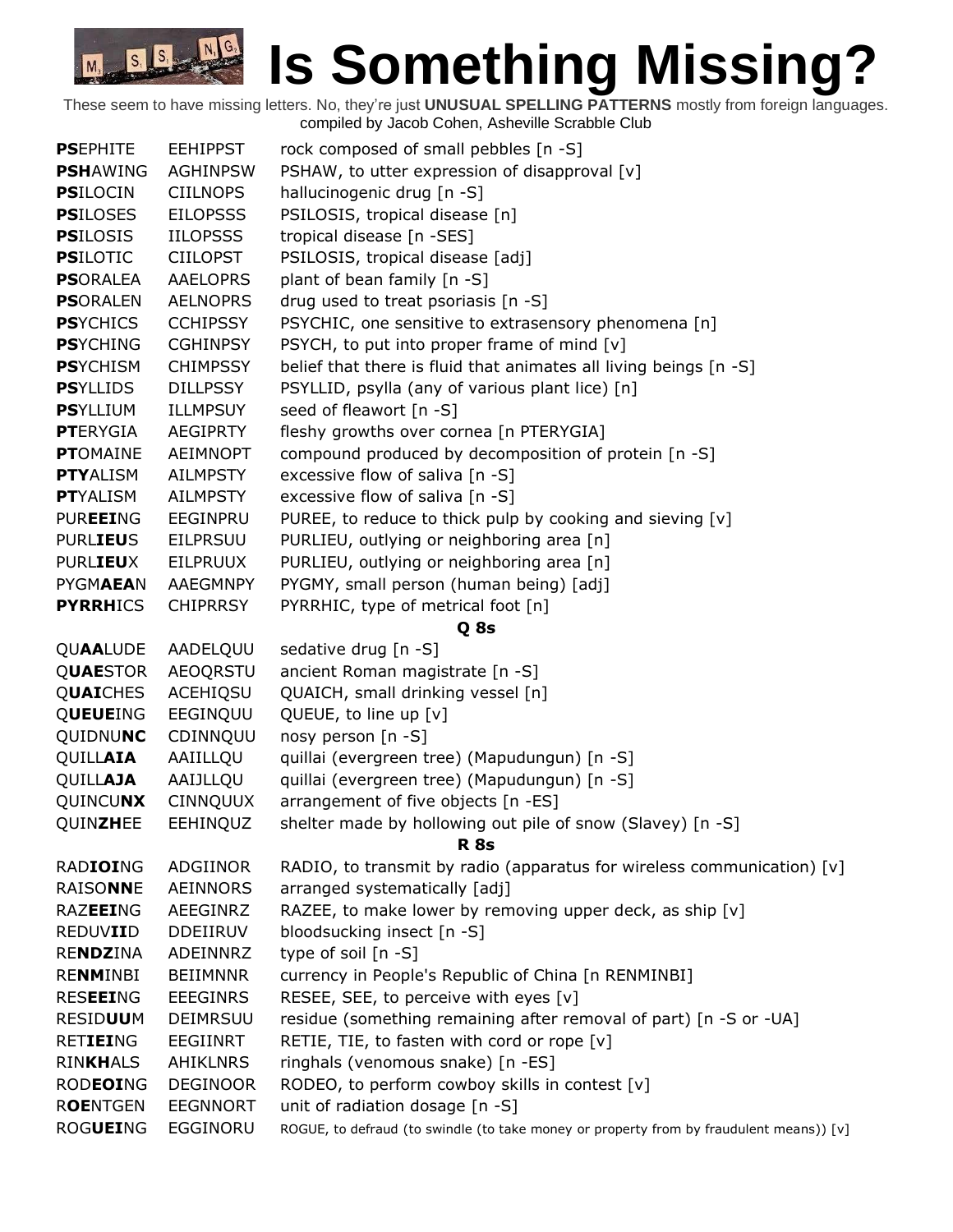| <b>RONDEAUX</b> | <b>ADENORUX</b> | RONDEAU, short poem of fixed form [n]                                               |
|-----------------|-----------------|-------------------------------------------------------------------------------------|
| <b>ROUILLES</b> | <b>EILLORSU</b> | ROUILLE, peppery garlic sauce [n]                                                   |
| <b>ROULEAUS</b> | <b>AELORSUU</b> | ROULEAU, roll of coins wrapped in paper [n]                                         |
| <b>ROULEAUX</b> | AELORUUX        | ROULEAU, roll of coins wrapped in paper [n]                                         |
| <b>ROUSSEAU</b> | <b>AEORSSUU</b> | fried pemmican [n -S]                                                               |
|                 |                 | S <sub>8s</sub>                                                                     |
| <b>SABOTEUR</b> | ABEORSTU        | one who sabotages (to destroy maliciously) [n -S]                                   |
| <b>SALAAMED</b> | <b>AAADELMS</b> | SALAAM, to greet with low bow [v]                                                   |
| SAMIZDAT        | AADIMSTZ        | system in Soviet Union for printing and distributing unauthorized literature [n -S] |
| <b>SAMSKARA</b> | <b>AAAKMRSS</b> | Hindu purification ceremony [n -S]                                                  |
| <b>SARTORII</b> | AIIORRST        | flat, narrow thigh muscles [n]                                                      |
| <b>SCHLEPPS</b> | <b>CEHLPPSS</b> | SCHLEPP, to schlep (to lug or drag) [v]                                             |
| <b>SCHLEPPY</b> | <b>CEHLPPSY</b> | shabby, run-down [adj -PPIER, -PPIEST]                                              |
| <b>SCHLIERE</b> | <b>CEEHILRS</b> | small streak in igneous rock [n -N]                                                 |
| <b>SCHLOCKS</b> | <b>CCHKLOSS</b> | SCHLOCK, inferior merchandise [n]                                                   |
| <b>SCHLOCKY</b> | <b>CCHKLOSY</b> | of inferior quality [adj -KIER, -KIEST]                                             |
| <b>SCHLONGS</b> | <b>CGHLNOSS</b> | SCHLONG, offensive word [n]                                                         |
| <b>SCHLUMPS</b> | <b>CHLMPSSU</b> | SCHLUMP, to go about lazily or sloppily dressed [v]                                 |
| <b>SCHLUMPY</b> | <b>CHLMPSUY</b> | unattractive, slovenly [adj -PIER, -PIEST]                                          |
| <b>SCHMALTZ</b> | <b>ACHLMSTZ</b> | excessive sentimentality [n -S]                                                     |
| <b>SCHMALZY</b> | <b>ACHLMSYZ</b> | characterized by schmaltz [adj -ZIER, -ZIEST]                                       |
| <b>SCHMATTE</b> | <b>ACEHMSTT</b> | ragged garment [n -S]                                                               |
| <b>SCHMEARS</b> | <b>ACEHMRSS</b> | SCHMEAR, to schmeer (to bribe (to practice bribery)) [v]                            |
| <b>SCHMEERS</b> | <b>CEEHMRSS</b> | SCHMEER, to bribe (to practice bribery) [v]                                         |
| <b>SCHMELZE</b> | <b>CEEHLMSZ</b> | type of decorative glass [n -S]                                                     |
| <b>SCHMOOSE</b> | <b>CEHMOOSS</b> | to schmooze (to gossip (to talk idly about affairs of others)) [v -D, -SING, -S]    |
| <b>SCHMOOZE</b> | <b>CEHMOOSZ</b> | to gossip (to talk idly about affairs of others) [v -D, -ZING, -S]                  |
| <b>SCHMOOZY</b> | <b>CHMOOSYZ</b> | given to schmoozing (to talk idly about affairs of others) [adj -ZIER, -ZIEST]      |
| <b>SCHMUCKS</b> | <b>CCHKMSSU</b> | SCHMUCK, to hit or flatten [v]                                                      |
| <b>SCHMUCKY</b> | <b>CCHKMSUY</b> | foolish, contemptible [adj -KIER, -KIEST]                                           |
| <b>SCHNAPPS</b> | <b>ACHNPPSS</b> | strong liquor [n SCHNAPPS, -ES]                                                     |
| <b>SCHNECKE</b> | <b>CCEEHKNS</b> | sweet roll [n -N]                                                                   |
| <b>SCHNEIDS</b> | <b>CDEHINSS</b> | SCHNEID, losing streak [n]                                                          |
| <b>SCHNOOKS</b> | <b>CHKNOOSS</b> | SCHNOOK, easily deceived person [n]                                                 |
| <b>SCHNOZES</b> | <b>CEHNOSSZ</b> | SCHNOZ, nose [n]                                                                    |
| <b>SCHTICKS</b> | <b>CCHIKSST</b> | SCHTICK, shtick (entertainment routine) [n]                                         |
| <b>SCIAENID</b> | <b>ACDEIINS</b> | carnivorous fish [n -S]                                                             |
| <b>SCILICET</b> | <b>CCEIILST</b> | namely [adv]                                                                        |
| <b>SEGUEING</b> | <b>EEGGINSU</b> | SEGUE, to proceed without pause from one musical theme to another [v]               |
| <b>SEIGNEUR</b> | EEGINRSU        | seignior (feudal lord) [n -S]                                                       |
| <b>SELAMLIK</b> | <b>AEIKLLMS</b> | portion of Turkish house reserved for men [n -S]                                    |
| <b>SEQUOIAS</b> | AEIOQSSU        | SEQUOIA, large evergreen tree [n]                                                   |
| <b>SEXTARII</b> | AEIIRSTX        | ancient Roman units of liquid measure [n]                                           |
| <b>SFORZATO</b> | <b>AFOORSTZ</b> | playing of tone or chord with sudden force [n -S]                                   |
| <b>SHASHLIK</b> | <b>AHHIKLSS</b> | kabob (cubes of meat cooked on skewer) [n -S]                                       |
| <b>SHIITAKE</b> | <b>AEHIIKST</b> | dark Oriental mushroom [n -S]                                                       |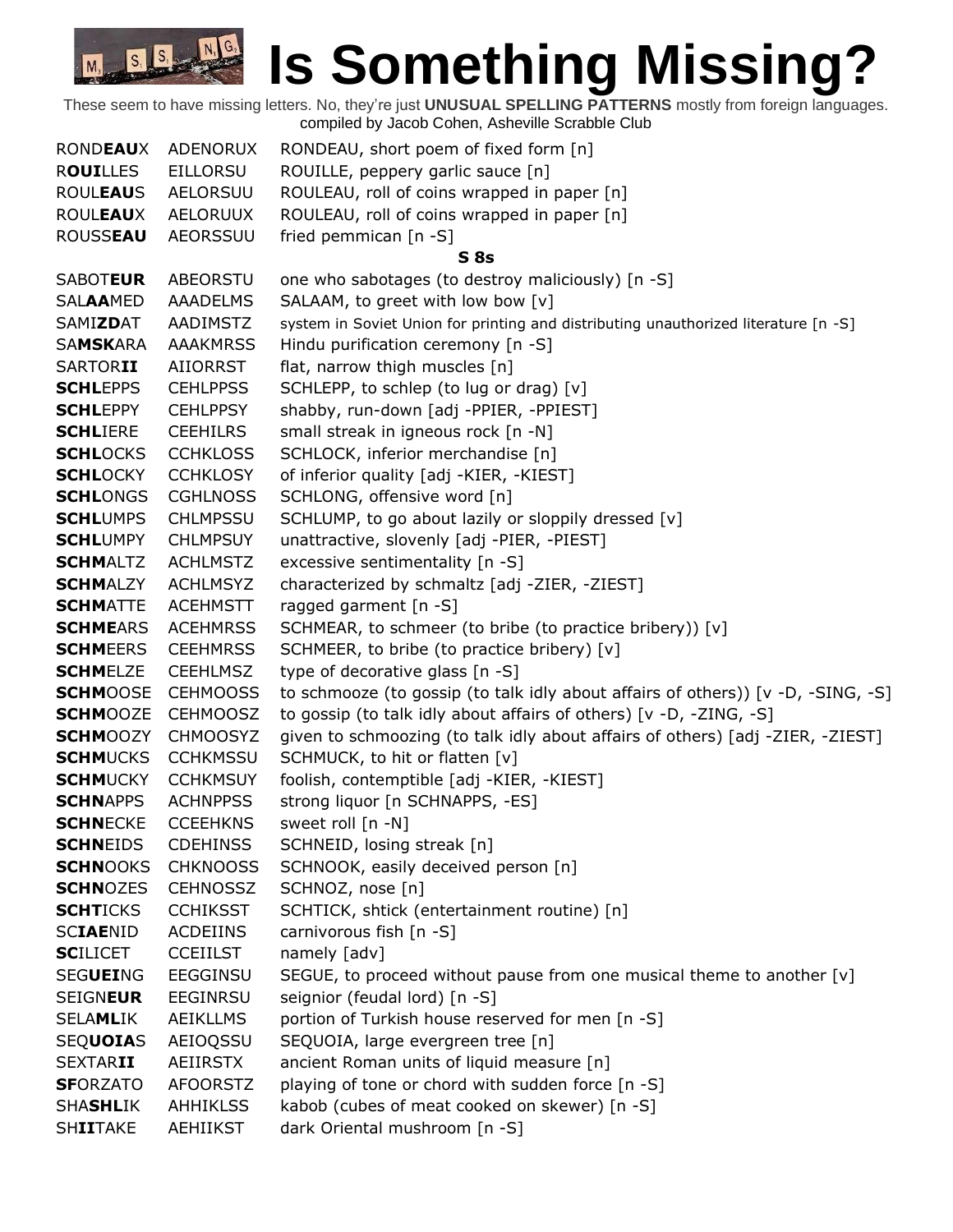## **IS Something Missing?**

These seem to have missing letters. No, they're just **UNUSUAL SPELLING PATTERNS** mostly from foreign languages. compiled by Jacob Cohen, Asheville Scrabble Club

**SHLEMIEL** EEHILLMS unlucky bungler [n -S] **SHLEPPED** DEEHLPPS SHLEP, to schlep (to lug or drag) [v] / SHLEPP, to schlep (to lug or drag) [v] **SHLEPPER** EEHLPPRS one that schleps (to lug or drag) [n -S] **SHL**UMPED DEHLMPSU SHLUMP, to schlump (to go about lazily or sloppily dressed) [v] **SHM**ALTZY AHLMSTYZ schmalzy (characterized by schmaltz) [adj -ZIER, -ZIEST] **SHM**ATTES AEHMSSTT SHMATTE, schmatte (ragged garment) [n] **SHMEARED** ADEEHMRS SHMEAR, to schmeer (to bribe (to practice bribery)) [v] **SHMEERED** DEEEHMRS SHMEER, to schmeer (to bribe (to practice bribery)) [v] **SHM**OOZED DEHMOOSZ SHMOOZE, to schmooze (to gossip (to talk idly about affairs of others)) [v] **SHM**OOZER EHMOORSZ one that shmoozes (to schmooze (to gossip)) [n -S] **SHM**OOZES EHMOOSSZ SHMOOZE, to schmooze (to gossip (to talk idly about affairs of others)) [v] **SHNORRER** EHNORRRS one who takes advantage of generosity of others [n -S] **SHT**ETELS EEHLSSTT SHTETEL, Jewish village [n] **SHT**UMMER EHMMRSTU SHTUM, silent, uncommunicative [adj] **SHT**UPPED DEHPPSTU SHTUP, offensive word [v] SILIQ**UAE** AEIILQSU SILIQUA, silique (type of seed capsule) [n] SKIDOOED DDEIKOOS SKIDOO, to skiddoo (to go away) [v] SKID**OOE**R DEIKOORS one that rides on snowmobile [n -S] SMARA**GD**E AADEGMRS smaragd (emerald) [n -S] SP**AE**INGS AEGINPSS SPAEING, act of foretelling (to tell of or about in advance) [n] SPAETZLE AEELPSTZ tiny dumpling [n -S] SPELAEAN AAEELNPS spelean (living in caves) [adj] **SPH**A**GN**UM AGHMNPSU grayish moss [n -S] **SPHYGM**IC CGHIMPSY SPHYGMUS, pulse [adj] **SPHYGMUS** GHMPSSUY pulse [n -ES] **SPHYNXES** EHNPSSXY SPHYNX, cat of breed of hairless cats [n] SPIR**AEA**S AAEIPRSS SPIRAEA, spirea (flowering shrub) [n] SQ**UU**SHED DEHQSSUU SQUUSH, to squash (to press into pulp or flat mass) [v] SQ**UU**SHES EHQSSSUU SQUUSH, to squash (to press into pulp or flat mass) [v] **SRIRACHA** AACHIRRS chili sauce [n -S] STEDFAST ADEFSSTT staunch (firm and dependable) [adj] STEREOED DEEEORST STEREO, to make type of printing plate [v] STRON**GYL** GLNORSTY parasitic worm [n -S] **SV**ARAJES AAEJRSSV SVARAJ, Swaraj (self-government in British India) [n] **SVEDBERG** BDEEGRSV unit of time [n -S] **SYLPH**IDS DHILPSSY SYLPHID, young sylph [n] **SYNCYTIA** ACINSTYY masses of protoplasm resulting from cell fusion [n SYNCYTIA] **SYRPHIAN** AHINPRSY syrphid (winged insect) [n -S] **SYRPHIDS** DHIPRSSY SYRPHID, winged insect [n] **SYZYG**IAL AGILSYYZ SYZYGY, configuration of earth, moon, and sun lying in straight line [adj] **SYZYGIES** EGISSYYZ SYZYGY, configuration of earth, moon, and sun lying in straight line [n] **T 8s** TABL**EAU**S AABELSTU TABLEAU, picture [n] TABL**EAU**X AABELTUX TABLEAU, picture [n] TAB**OO**ING ABGINOOT TABOO, to exclude from use, approach, or mention [v] TAEN**IOI**D ADEIINOT TAENIA, tapeworm (parasitic worm) [adj]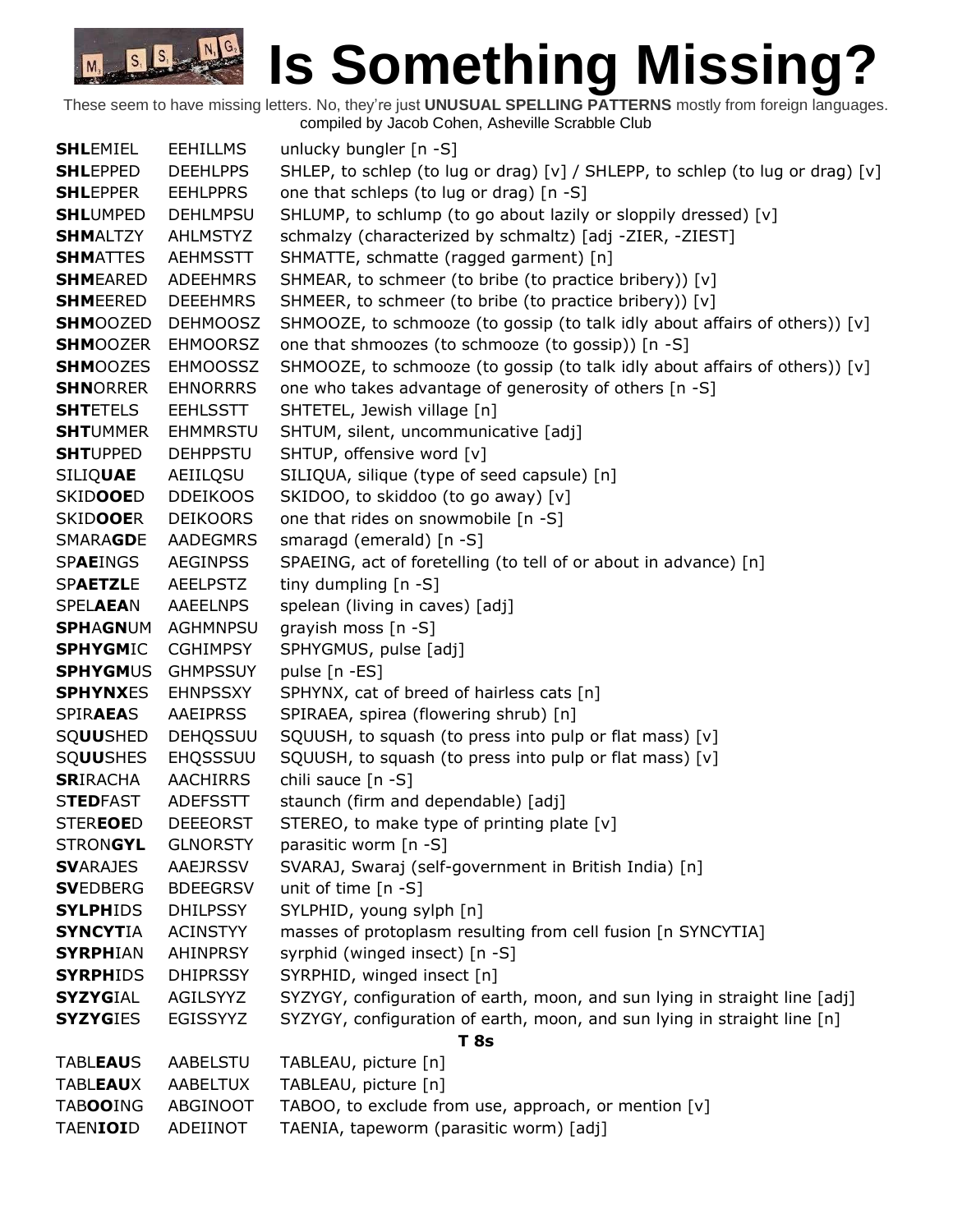| <b>TATOUAYS</b>  | <b>AAOSTTUY</b> | TATOUAY, South American armadillo [n]                                                                       |
|------------------|-----------------|-------------------------------------------------------------------------------------------------------------|
| <b>TATTOOED</b>  | ADEOOTTT        | TATTOO, to mark skin with indelible pigments [v]                                                            |
| <b>TATTOOER</b>  | <b>AEOORTTT</b> | one that tattoos (to mark skin with indelible pigments) [n -S]                                              |
| <b>TEIGLACH</b>  | <b>ACEGHILT</b> | confection consisting of balls of dough boiled in honey [n TEIGLACH]                                        |
| <b>THIOUREA</b>  | <b>AEHIORTU</b> | chemical compound [n -S]                                                                                    |
| <b>THYREOID</b>  | <b>DEHIORTY</b> | pertaining to thyroid [adj]                                                                                 |
| <b>THYRSOID</b>  | <b>DHIORSTY</b> | THYRSUS, type of flower cluster [adj]                                                                       |
| <b>TOLARJEV</b>  | <b>AEJLORTV</b> | TOLAR, monetary unit of Slovenia [n]                                                                        |
| <b>TONNEAUS</b>  | <b>AENNOSTU</b> | TONNEAU, rear seating compartment of automobile [n]                                                         |
| <b>TONNEAUX</b>  | <b>AENNOTUX</b> | TONNEAU, rear seating compartment of automobile [n]                                                         |
| <b>TORTIOUS</b>  | <b>IOORSTTU</b> | of nature of tort [adj]                                                                                     |
| <b>TORTUOUS</b>  | <b>OORSTTUU</b> | marked by repeated turns or bends [adj]                                                                     |
| <b>TRACHEAE</b>  | <b>AACEEHRT</b> | TRACHEA, passage for conveying air to lungs [n]                                                             |
| <b>TRAPEZII</b>  | AEIIPRTZ        | triangular muscles of back [n]                                                                              |
| <b>TRICTRAC</b>  | <b>ACCIRRTT</b> | form of backgammon [n -S]                                                                                   |
| <b>TRIPTYCA</b>  | <b>ACIPPRTY</b> | triptych (ancient writing tablet) [n -S]                                                                    |
| <b>TRIPTYCH</b>  | <b>CHIPRTTY</b> | ancient writing tablet [n -S]                                                                               |
| <b>TRIUMVIR</b>  | <b>IIMRRTUV</b> | one of ruling body of three in ancient Rome [n -S or -I]                                                    |
| <b>TRUMEAUX</b>  | <b>AEMRTUUX</b> | TRUMEAU, column supporting part of doorway [n]                                                              |
| <b>TRYPSINS</b>  | <b>INPRSSTY</b> | TRYPSIN, enzyme (complex protein) [n]                                                                       |
| <b>TSKTSKED</b>  | <b>DEKKSSTT</b> | TSKTSK, to tsk (to utter exclamation of annoyance) [v]                                                      |
| <b>TSURISES</b>  | <b>EIRSSSTU</b> | TSURIS, series of misfortunes [n]                                                                           |
| <b>TURQUOIS</b>  | <b>IOQRSTUU</b> | greenish blue gem [n -ES]                                                                                   |
| <b>TYCHISMS</b>  | <b>CHIMSSTY</b> | TYCHISM, proposition that chance is operative in universe [n]                                               |
| <b>TZAREVNA</b>  | AAENRTVZ        | czarevna (daughter of czar) [n -S]                                                                          |
| <b>TZ</b> ARITZA | AAIRTTZZ        | czaritza (czarina (wife of czar)) [n -S]                                                                    |
| <b>TZATZIKI</b>  | AIIKTTZZ        | dish of yogurt with cucumber, garlic, and sometimes mint [n -S]                                             |
| <b>TZEDAKAH</b>  | <b>AADEHKTZ</b> | charitable giving as moral obligation among Jews [n -S]                                                     |
| <b>TZITZITH</b>  | <b>HIITTTZZ</b> | zizith (tassels on four corners of Jewish prayer shawl) [n TZITZITH]                                        |
| <b>TZURISES</b>  | <b>EIRSSTUZ</b> | TZURIS, tsuris (series of misfortunes) [n]                                                                  |
|                  |                 | <b>U</b> 8s                                                                                                 |
| <b>UINTAITE</b>  | AEIINTTU        | variety of asphalt (Ute) [n -S]                                                                             |
| UNIDEAED         | ADDEEINU        | lacking ideas [adj]                                                                                         |
| <b>UNSEEING</b>  | EEGINNSU        | SEEING, act of one that sees [adj]                                                                          |
| <b>UNTIEING</b>  | EGIINNTU        | UNTIE, to free from something that ties $[v]$                                                               |
| <b>UNUNBIUM</b>  | <b>BIMNNUUU</b> | synthetic element [n -S]                                                                                    |
| <b>URAEUSES</b>  | AEERSSUU        | URAEUS, figure of sacred serpent on headdress of ancient Egyptian rulers [n]                                |
| <b>USQUABAE</b>  | AABEQSUU        | usquebae (whiskey) [n -S]                                                                                   |
| <b>USQUEBAE</b>  | ABEEQSUU        | whiskey [n -S]                                                                                              |
|                  |                 | <b>V</b> 8s                                                                                                 |
| <b>VARENYKY</b>  | <b>AEKNRVYY</b> | Ukrainian stiffed dumplings [n]                                                                             |
| <b>VIBRIOID</b>  | <b>BDIIIORV</b> | VIBRIO, any of genus of bacteria shaped like comma [adj]                                                    |
| VIDEOING         | DEGIINOV        | VIDEO, to record visual images on magnetic tape or disc [v]                                                 |
| <b>VIZCACHA</b>  | AACCHIVZ        | viscacha (burrowing rodent) [n -S]                                                                          |
| VOGUEING         | EGGINOUV        | voguing (dance consisting of series of styled poses) [n -S] / VOGUE, to imitate poses of fashion models [v] |
| <b>VOODOOED</b>  | DDE0000V        | VOODOO, to hex (to cast evil spell upon) [v]                                                                |